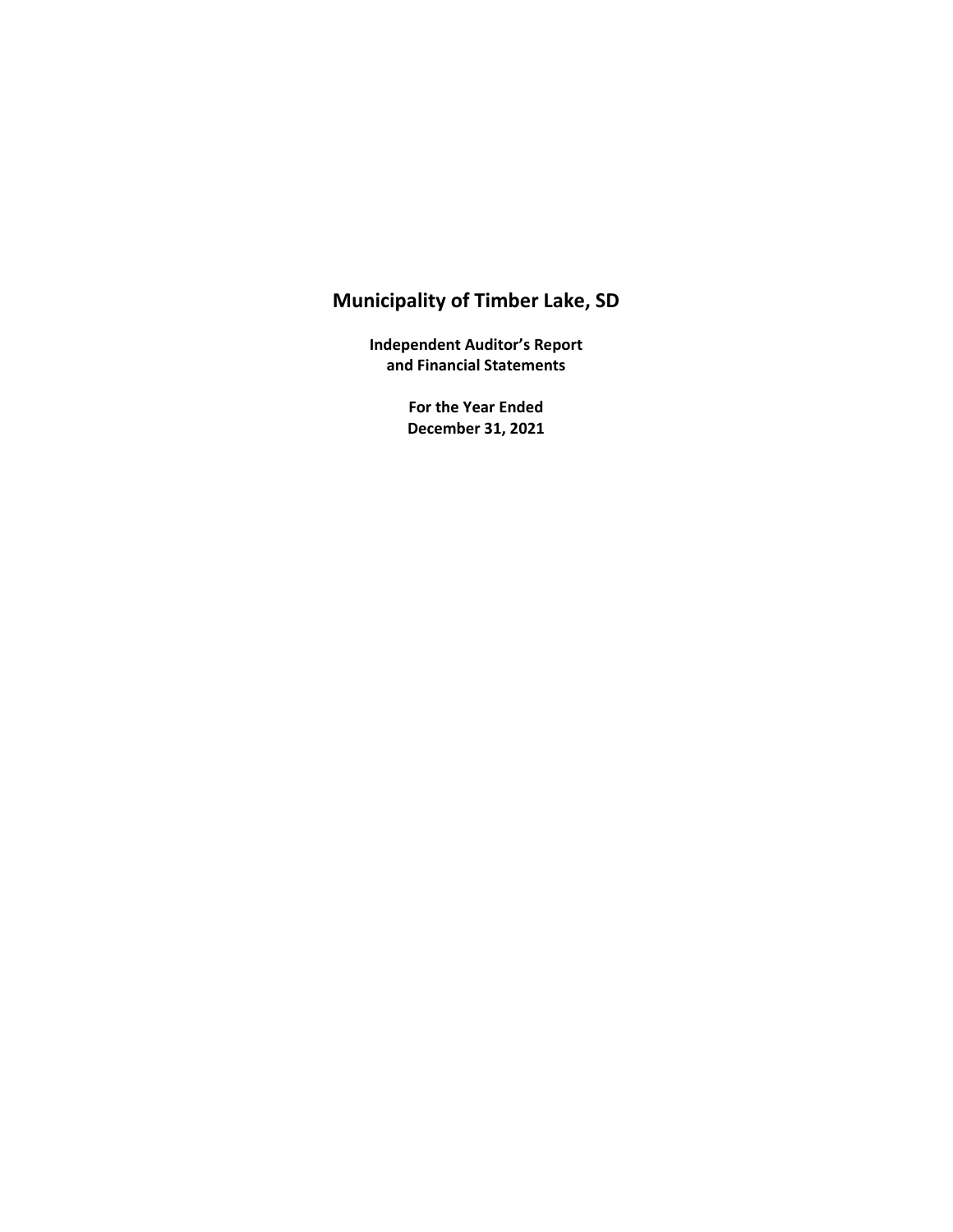| Independent Auditor's Report on Internal Control Over Financial Reporting and                                       |  |
|---------------------------------------------------------------------------------------------------------------------|--|
| on Compliance and Other Matters Based on an Audit of Financial Statements                                           |  |
|                                                                                                                     |  |
|                                                                                                                     |  |
|                                                                                                                     |  |
|                                                                                                                     |  |
| <b>Financial Statements</b>                                                                                         |  |
| <b>Government-Wide Financial Statements</b>                                                                         |  |
|                                                                                                                     |  |
|                                                                                                                     |  |
| <b>Fund Financial Statements</b>                                                                                    |  |
| <b>Governmental Funds</b>                                                                                           |  |
|                                                                                                                     |  |
| Statement of Revenues, Expenditures and Changes in Fund Balances - Modified Cash Basis---------------- 11-12        |  |
| <b>Proprietary Funds</b>                                                                                            |  |
|                                                                                                                     |  |
| Statement of Revenues, Expenses, and Changes in Fund Net Position - Modified Cash Basis ------------------ 14       |  |
|                                                                                                                     |  |
|                                                                                                                     |  |
|                                                                                                                     |  |
|                                                                                                                     |  |
|                                                                                                                     |  |
|                                                                                                                     |  |
| Schedule of the Municipality's Proportionate Share of the Net Pension Liability (Asset)------------------------- 35 |  |

Notes to Supplemental Information – Schedule of the Municipality's Proportionate Share

of the Net Pension Liability (Asset)‐‐‐‐‐‐‐‐‐‐‐‐‐‐‐‐‐‐‐‐‐‐‐‐‐‐‐‐‐‐‐‐‐‐‐‐‐‐‐‐‐‐‐‐‐‐‐‐‐‐‐‐‐‐‐‐‐‐‐‐‐‐‐‐‐‐‐‐‐‐‐‐‐‐‐‐‐‐‐‐‐‐‐‐‐‐‐‐‐‐‐‐‐‐‐ 36 Municipal Officials ‐‐‐‐‐‐‐‐‐‐‐‐‐‐‐‐‐‐‐‐‐‐‐‐‐‐‐‐‐‐‐‐‐‐‐‐‐‐‐‐‐‐‐‐‐‐‐‐‐‐‐‐‐‐‐‐‐‐‐‐‐‐‐‐‐‐‐‐‐‐‐‐‐‐‐‐‐‐‐‐‐‐‐‐‐‐‐‐‐‐‐‐‐‐‐‐‐‐‐‐‐‐‐‐‐‐‐‐‐‐‐‐‐‐‐‐ 37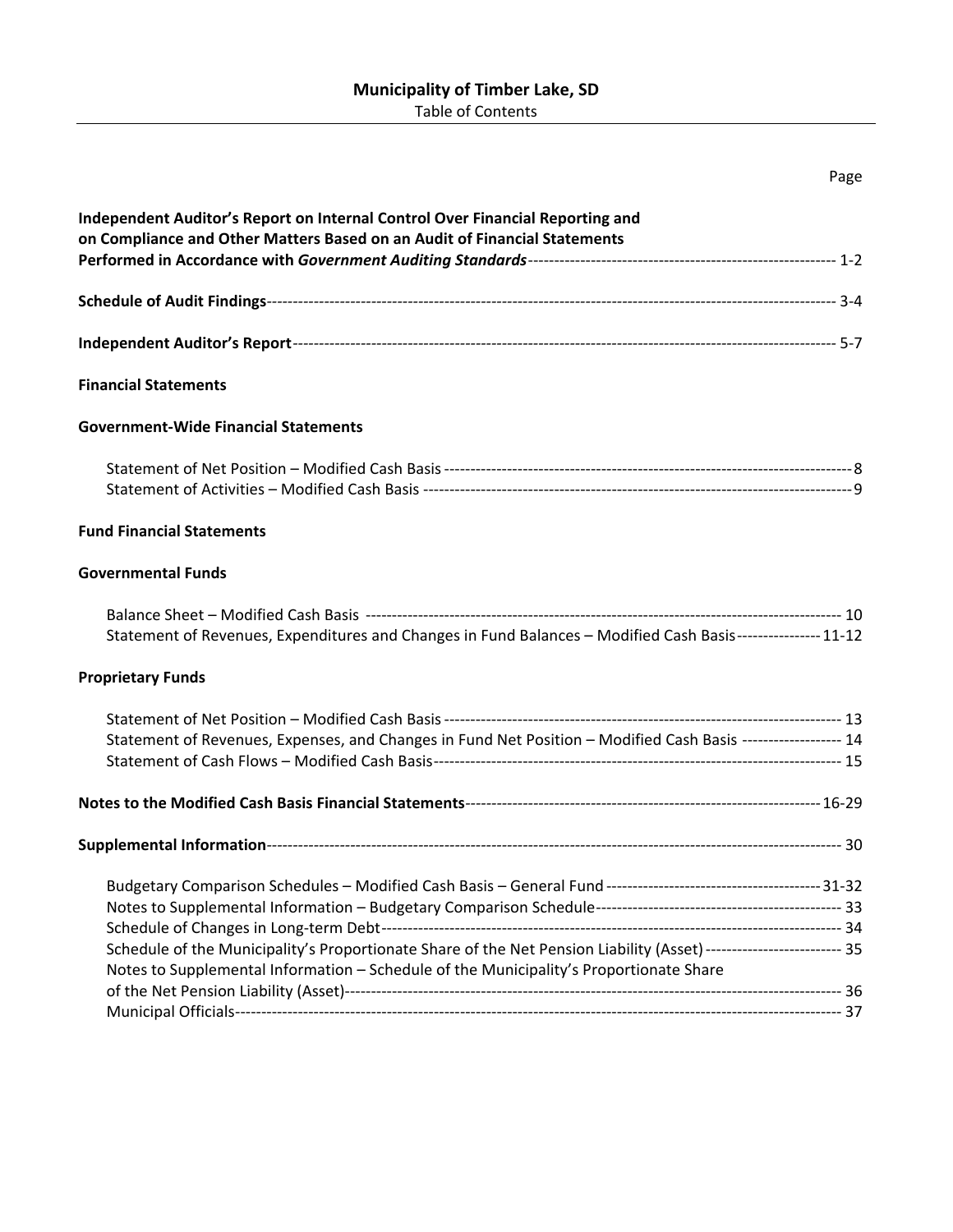

### **Independent Auditor's Report on Internal Control over Financial Reporting and on Compliance and Other Matters Based on an Audit of Financial Statements Performed in Accordance with** *Government Auditing Standards*

To the Board of Trustees Municipality of Timber Lake, South Dakota

We have audited, in accordance with auditing standards generally accepted in the United States of America and the standards applicable to financial audits contained in *Government Auditing Standards,* issued by the Comptroller General of the United States, the modified cash basis of accounting financial statements of the governmental activities, the business‐type activities, and each major fund of the Municipality of Timber Lake, South Dakota (Municipality), as of December 31, 2021, and for the year then ended, and the related notes to the financial statements, which collectively comprise the Municipality's basic financial statements and have issued our report thereon dated March 30, 2022.

#### **Report on Internal Control Over Financial Reporting**

In planning and performing our audit of the financial statements, we considered the Municipality's internal control over financial reporting (internal control) as a basis for designing audit procedures that are appropriate in the circumstances for the purpose of expressing our opinions on the financial statements, but not for the purpose of expressing an opinion on the effectiveness of the Municipality's internal control. Accordingly, we do not express an opinion on the effectiveness of the Municipality's internal control.

A *deficiency in internal control* exists when the design or operation of a control does not allow management or employees, in the normal course of performing their assigned functions, to prevent, or detect and correct misstatements on a timely basis. A *material weakness* is a deficiency, or a combination of deficiencies, in internal control such that there is a reasonable possibility that a material misstatement of the Municipality's financial statements will not be prevented or detected and corrected on a timely basis. A *significant deficiency* is a deficiency, or a combination of deficiencies, in internal control that is less severe than a material weakness, yet important enough to merit attention by those charged with governance.

Our consideration of internal control was for the limited purpose described in the first paragraph of this section and was not designed to identify all deficiencies in internal control that might be material weaknesses or significant deficiencies and therefore, material weaknesses or significant deficiencies may exist that have not been identified. We did identify certain deficiencies in internal control, described in the accompanying Schedule of Audit Findings*,* as items 2021‐001 and 2021‐002 to be significant deficiencies.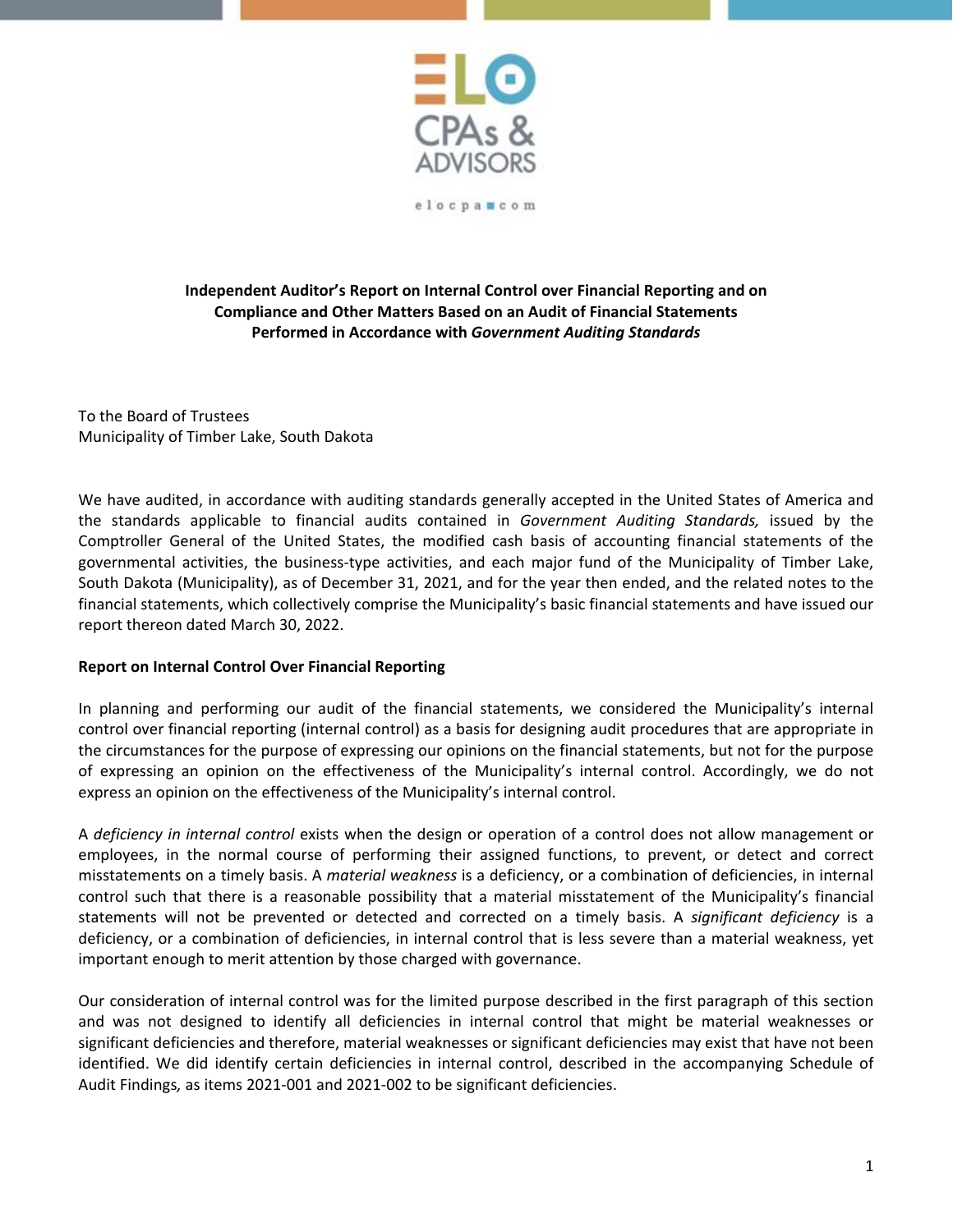#### **Report on Compliance and Other Matters**

As part of obtaining reasonable assurance about whether the Municipality's financial statements are free of material misstatement, we performed tests of its compliance with certain provisions of laws, regulations, and contracts, noncompliance with which could have a direct and material effect on the financial statements. However, providing an opinion on compliance with those provisions was not an objective of our audit, and accordingly, we do not express such an opinion. The results of our tests disclosed no instances of noncompliance or other matters that are required to be reported under *Government Auditing Standards.* 

#### Municipality's Response to Findings

*Government Auditing Standards* requires the auditor to perform limited procedures on the Municipality's response to the findings identified in our audit. The Municipality's response to the findings identified in our audit are described in the Schedule of Current Audit Findings. The Municipality's response was not subjected to the other auditing procedures applied in the audit of the financial statements and, accordingly, we express no opinion on the response.

#### **Purpose of this Report**

The purpose of this report is solely to describe the scope of our testing of internal control and compliance and the results of that testing, and not to provide an opinion on the effectiveness of the Municipality's internal control or on compliance. This report is an integral part of an audit performed in accordance with *Government Auditing Standards* in considering the entity's internal control and compliance. Accordingly, this communication is not suitable for any other purpose. As required by South Dakota Codified Law 4‐11‐11, this report is a matter of public record, and its distribution is not limited.

Huron, South Dakota March 30, 2022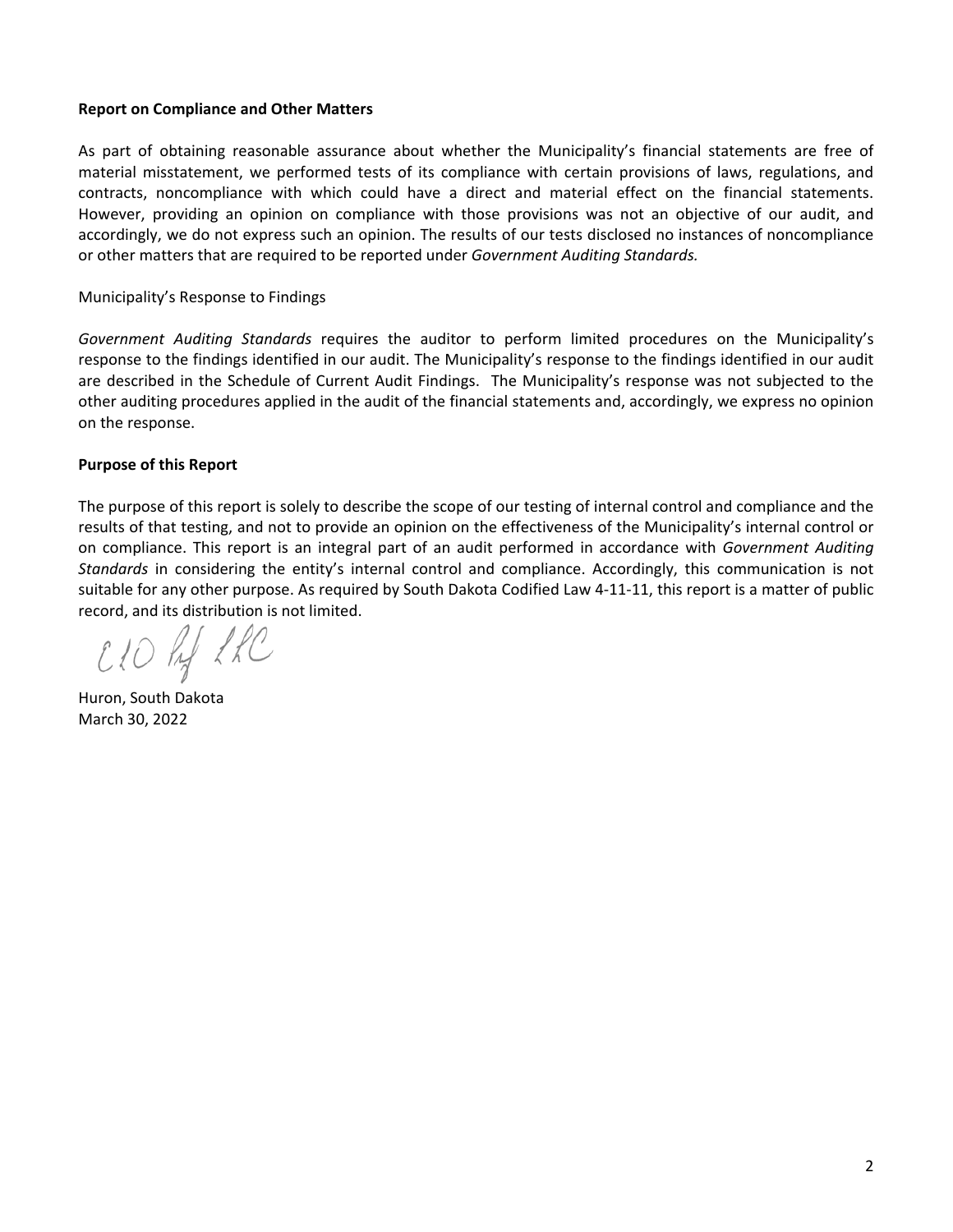#### **Schedule of Prior Audit Findings**

#### **Finding No. 2020‐001**

Lack of segregation of duties (internal control)

A significant deficiency in the internal controls was noted due to a lack of segregation of duties for revenue, expenditures, payroll, and review of manual journal entries functions. This comment has not been corrected and is restated under current audit finding number 2021‐001.

#### **Finding No. 2020‐002**

Internal control over financial reporting

A significant deficiency in the internal control over financial reporting was noted due to the reliance on the auditors to prepare the financial statements which increases the likelihood that the financial statements could be misstated, and the error would not be detected. This comment has not been corrected and is restated under current audit finding number 2021‐002.

#### **Schedule of Current Audit Findings**

#### **Finding No. 2021‐001**

Lack of segregation of duties (internal control)

Criteria: A good system of internal control contemplates an adequate segregation of duties so that no one individual handles a transaction from its inception to its completion.

Condition: The Municipality has a limited number of office personnel and, accordingly, does not have adequate internal accounting controls in revenue, expenditures, payroll, and review of manual journal entries functions due to a lack of segregation of duties.

Cause: The finance officer processes all transactions from beginning to end, reconciles bank statements, and prepares financial statements.

Effect: There is an increase likelihood that fraud or errors could occur and not be detected in a timely manner by employees or others in the ordinary course of performing their duties.

Recommendation: Municipality officials be cognizant of this lack of segregation of duties for revenues, expenditures, payroll, and review of manual journal entries and attempt to provide compensating internal controls whenever and wherever possible and practical.

Views of Responsible Officials: The Municipality agrees with this finding and is willing to accept the risk. Due to the small size of the Municipality, it is not cost beneficial to employ additional personnel to adequately segregate the duties above. The Municipality will continue to regularly provide compensating controls whenever and wherever possible and considers the external audit a major component of internal control processes.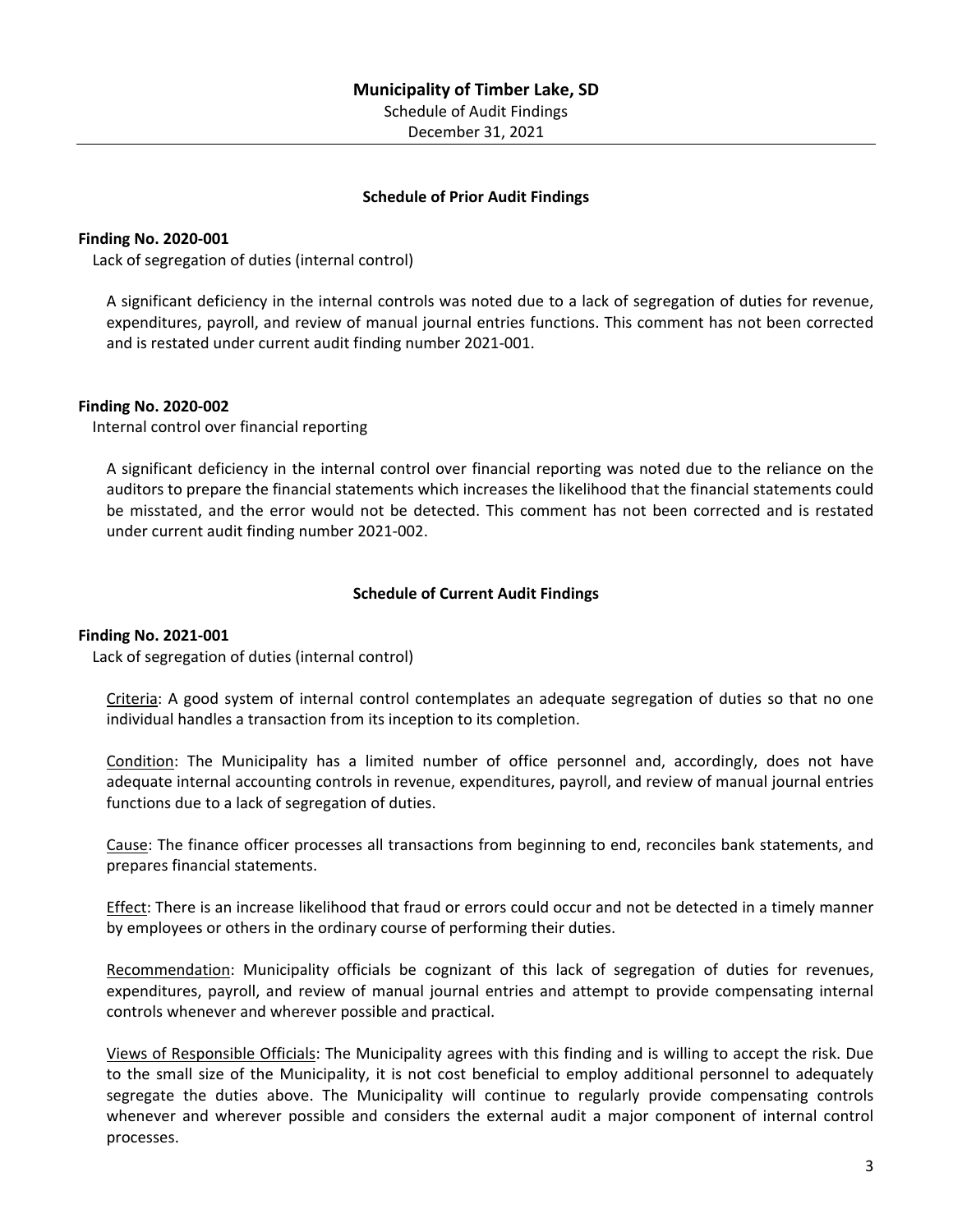#### **Finding No. 2021‐002**

Internal control over financial reporting

Criteria: The Municipality's internal control structure should be designed to provide for the preparation of the financial statements and footnotes, which includes having an adequate system for recording and processing entries material to the financial statements being audited in accordance with the modified cash basis of accounting.

Condition: The Municipality requested the external auditors to prepare the financial statements and related notes for the year ended December 31, 2021. As a part of the financial statement preparation process, at times we propose material audit adjustments that are not identified as a result of the Municipality's existing internal controls and, therefore, could result in a misstatement of the Municipality's financial statements.

Cause: The Municipality does not have adequately trained staff to prepare financial statements and the related footnotes and could cause the need for auditors to, at times, propose material journal entries.

Effect: This condition may affect the Municipality's ability to record, process, summarize, and report financial data consistent with the assertions of management in the financial statements.

Recommendation: This circumstance is not unusual in an organization of this size. It is the responsibility of management and those charged with governance to make the decision whether to accept the degree of risk associated with this condition because of cost or other considerations. Also, a thorough review of the transactions in each fund should take place prior to the beginning of the audit, to ensure that the modified cash basis of accounting has been followed for each fund type, especially for transaction types infrequent in occurrence.

View of Responsible Officials: The Municipality agrees with this finding and is willing to accept the risk. The Municipality is aware that current staffing will result in an on-going audit finding in this internal control matter. The Municipality has determined that it is not cost beneficial to employ an accounting professional level finance officer. The Municipality will continue to regularly provide compensating controls whenever and wherever possible and practical.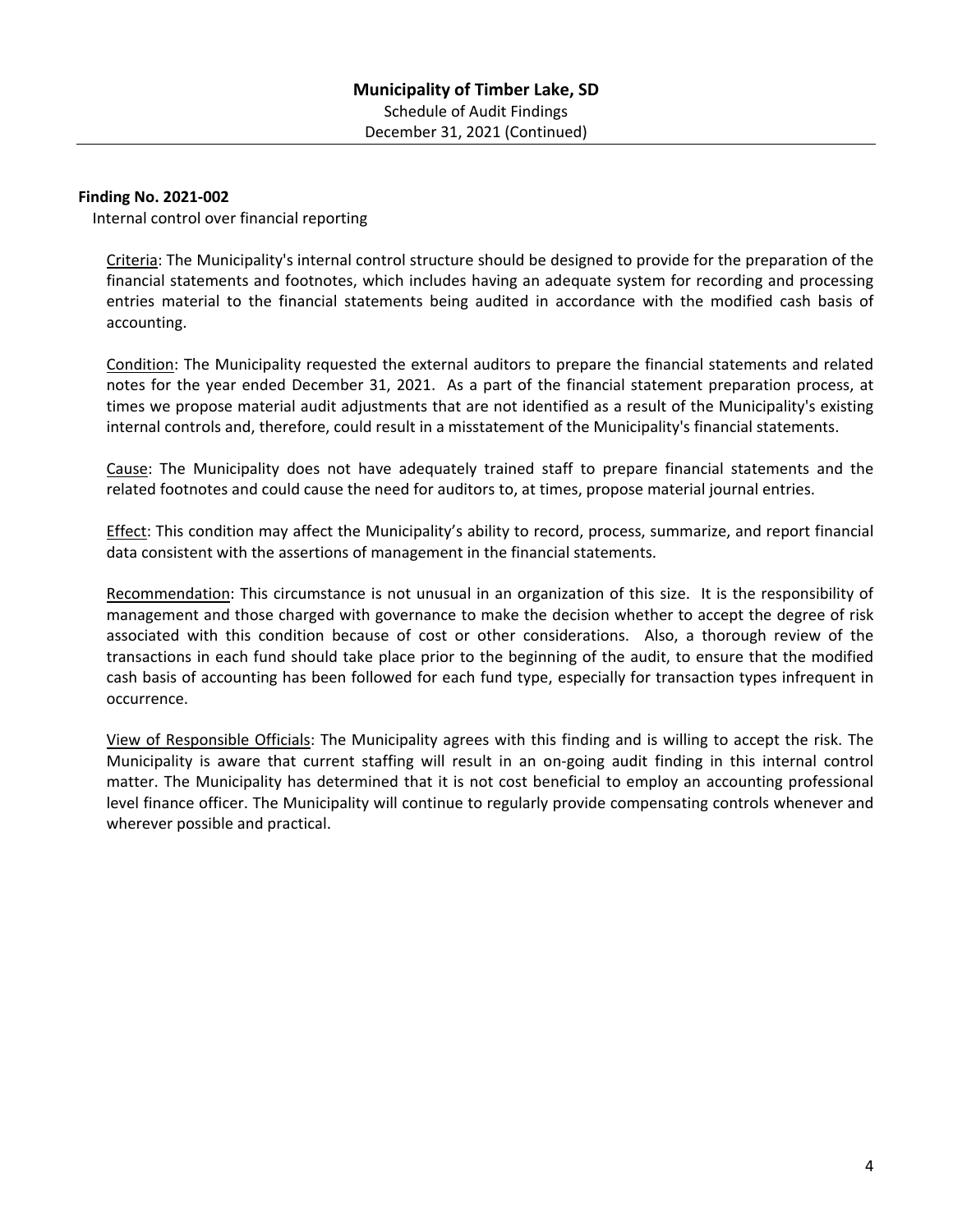

elocpancom

#### **Independent Auditor's Report**

To the Board of Trustees Municipality of Timber Lake, South Dakota

#### **Report on the Audit of the Financial Statements**

#### **Opinions**

We have audited the accompanying modified cash basis of accounting financial statements of the governmental activities, the business-type activities, and each major fund of the Municipality of Timber Lake, South Dakota (Municipality), as of December 31, 2021, and for the year then ended, and the related notes to the financial statements, which collectively comprise the Municipality's basic financial statements as listed in the table of contents.

In our opinion, the accompanying modified cash basis of accounting financial statements referred to above present fairly, in all material respects, the respective financial position of the governmental activities, the business‐type activities, and each major fund of the Municipality of Timber Lake as of December 31, 2021, and the respective changes in financial position and, where applicable, cash flows thereof for the year then ended in accordance with the modified cash basis of accounting described in Note 1.c. to the financial statements.

#### **Basis for Opinions**

We conducted our audit in accordance with auditing standards generally accepted in the United States of America (GAAS) and the standards applicable to financial audits contained in *Government Auditing Standards* (*Government Auditing Standards*), issued by the Comptroller General of the United States. Our responsibilities under those standards are further described in the Auditor's Responsibilities for the Audit of the Financial Statements section of our report. We are required to be independent of the Municipality and to meet our other ethical responsibilities, in accordance with the relevant ethical requirements relating to our audit. We believe that the audit evidence we have obtained is sufficient and appropriate to provide a basis for our audit opinions.

#### **Emphasis of Matter**

As discussed in Note 1.c. of the financial statements, which describes the basis of accounting, the financial statements are prepared on the modified cash basis of accounting, which is a basis of accounting other than accounting principles generally accepted in the United States of America. Our opinion is not modified with respect to this matter.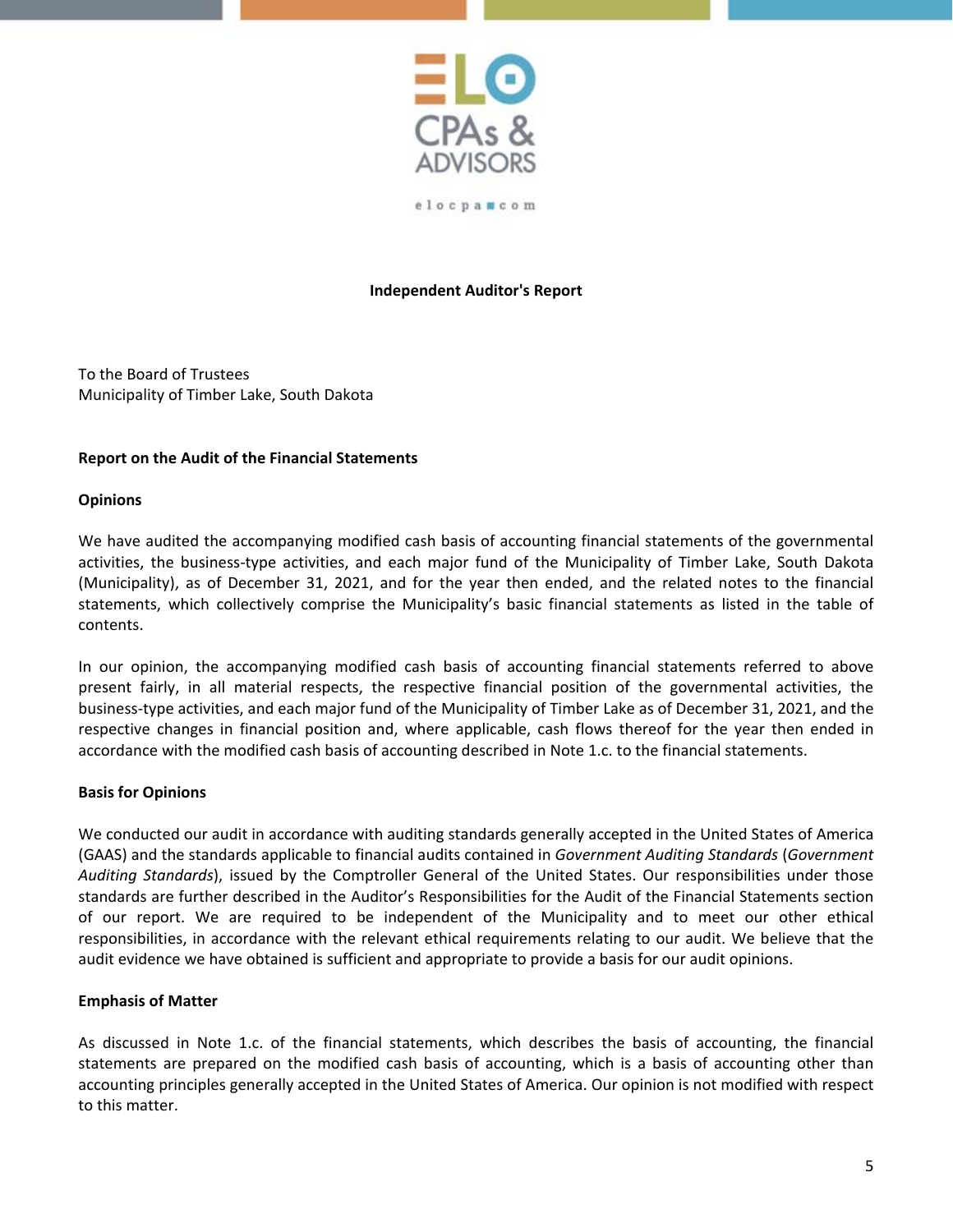#### **Responsibilities of Management for the Financial Statements**

Management is responsible for the preparation and fair presentation of the financial statements in accordance with the modified cash basis of accounting described in Note 1.c.; this includes determining that the modified cash basis of accounting is an acceptable basis for the preparation of the financial statements in the circumstances. Management is responsible for the design, implementation, and maintenance of internal control relevant to the preparation and fair presentation of financial statements that are free from material misstatement, whether due to fraud or error.

In preparing the financial statements, management is required to evaluate whether there are conditions or events, considered in the aggregate, that raise substantial doubt about the Municipality's ability to continue as a going concern for twelve months beyond the financial statement date, including any currently known information that may raise substantial doubt shortly thereafter.

#### **Auditor's Responsibilities for the Audit of the Financial Statements**

Our objectives are to obtain reasonable assurance about whether the modified cash basis of accounting financial statements as a whole are free from material misstatement, whether due to fraud or error, and to issue an auditor's report that includes our opinions. Reasonable assurance is a high level of assurance but is not absolute assurance and therefore is not a guarantee that an audit conducted in accordance with GAAS and *Government Auditing Standards* will always detect a material misstatement when it exists. The risk of not detecting a material misstatement resulting from fraud is higher than for one resulting from error, as fraud may involve collusion, forgery, intentional omissions, misrepresentations, or the override of internal control. Misstatements are considered material if there is a substantial likelihood that, individually or in the aggregate, they would influence the judgment made by a reasonable user based on the financial statements.

In performing an audit in accordance with GAAS and *Government Auditing Standards*, we

- exercise professional judgment and maintain professional skepticism throughout the audit.
- identify and assess the risks of material misstatement of the financial statements, whether due to fraud or error, and design and perform audit procedures responsive to those risks. Such procedures include examining, on a test basis, evidence regarding the amounts and disclosures in the financial statements.
- obtain an understanding of internal control relevant to the audit in order to design audit procedures that are appropriate in the circumstances, but not for the purpose of expressing an opinion on the effectiveness of the Municipality's internal control. Accordingly, no such opinion is expressed.
- evaluate the appropriateness of accounting policies used and the reasonableness of significant accounting estimates made by management, as well as evaluate the overall presentation of the financial statements.
- conclude whether, in our judgment, there are conditions or events, considered in the aggregate, that raise substantial doubt about the Municipality's ability to continue as a going concern for a reasonable period of time.

We are required to communicate with those charged with governance regarding, among other matters, the planned scope and timing of the audit, significant audit findings, and certain internal control–related matters that we identified during the audit.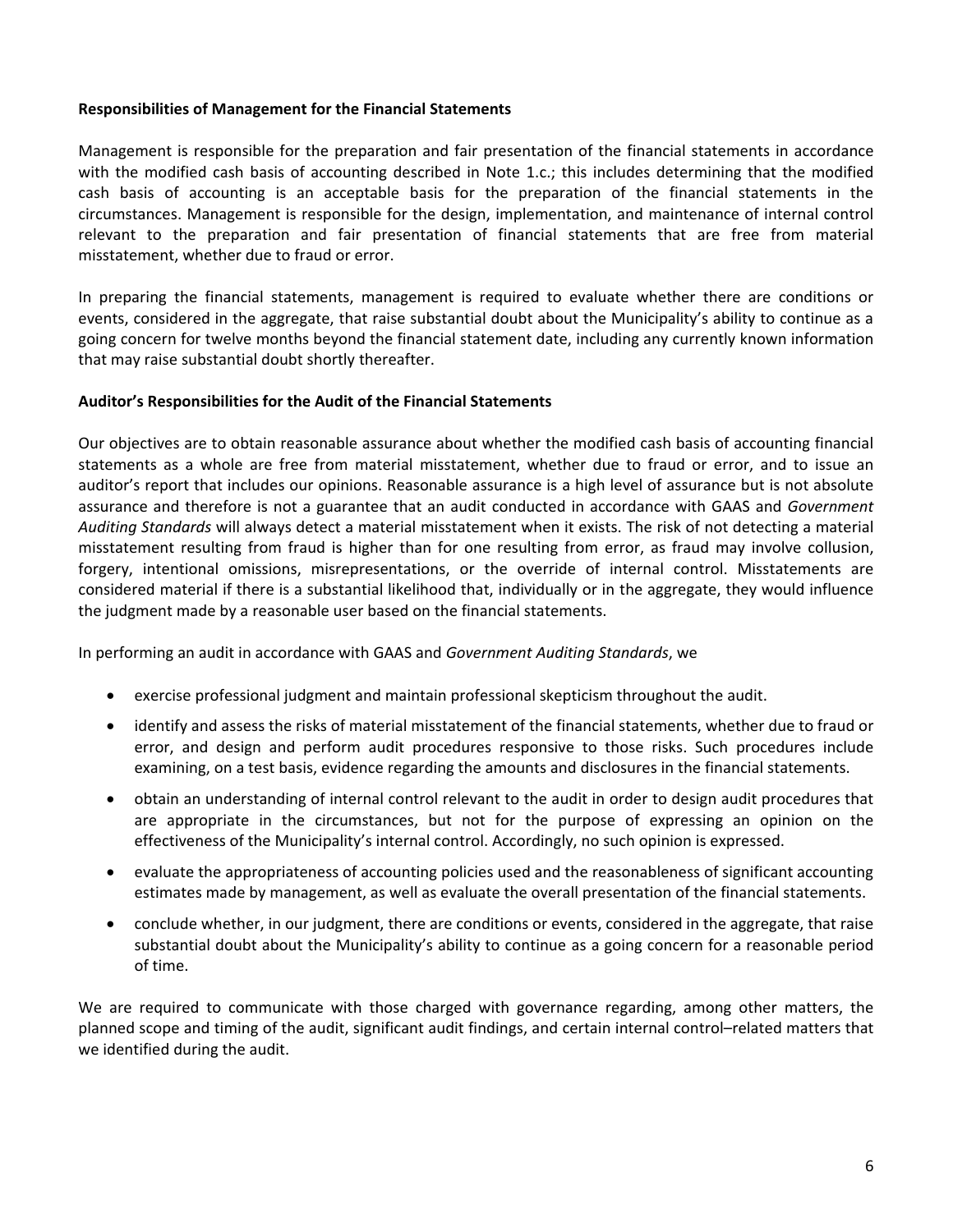#### **Supplementary Information**

Our audit was conducted for the purpose of forming opinions on the modified cash basis of accounting financial statements that collectively comprise the Municipality's basic financial statements. The Budgetary Comparison Schedule, Schedule of Changes in Long‐Term Debt, and the Schedule of the Municipality's Proportionate Share of the Net Pension Liability (Asset) are presented for purposes of additional analysis and are not a required part of the basic financial statements. Such information is the responsibility of management and was derived from and relates directly to the underlying accounting and other records used to prepare the basic financial statements. The information has been subjected to the auditing procedures applied in the audit of the basic financial statements and certain additional procedures, including comparing and reconciling such information directly to the underlying accounting and other records used to prepare the basic financial statements or to the basic financial statements themselves, and other additional procedures in accordance with auditing standards generally accepted in the United States of America. In our opinion, the Budgetary Comparison Schedule, the Schedule of Changes in Long‐Term Debt, and the Schedule of the Municipality's Proportionate Share of the Net Pension Liability (Asset) is fairly stated, in all material respects, in relation to the basic financial statements as a whole.

#### **Other Reporting Required by Government Auditing Standards**

In accordance with *Government Auditing Standards*, we have also issued our report dated March 30, 2022 on our consideration of the Municipality's internal control over financial reporting and on our tests of its compliance with certain provisions of laws, regulations, contracts, and other matters. The purpose of that report is solely to describe the scope of our testing of internal control over financial reporting and compliance and the results of that testing, and not to provide an opinion on the effectiveness of the Municipality's internal control over financial reporting or on compliance. That report is an integral part of an audit performed in accordance with *Government Auditing Standards* in considering Municipality's internal control over financial reporting and compliance.

Huron, South Dakota March 30, 2022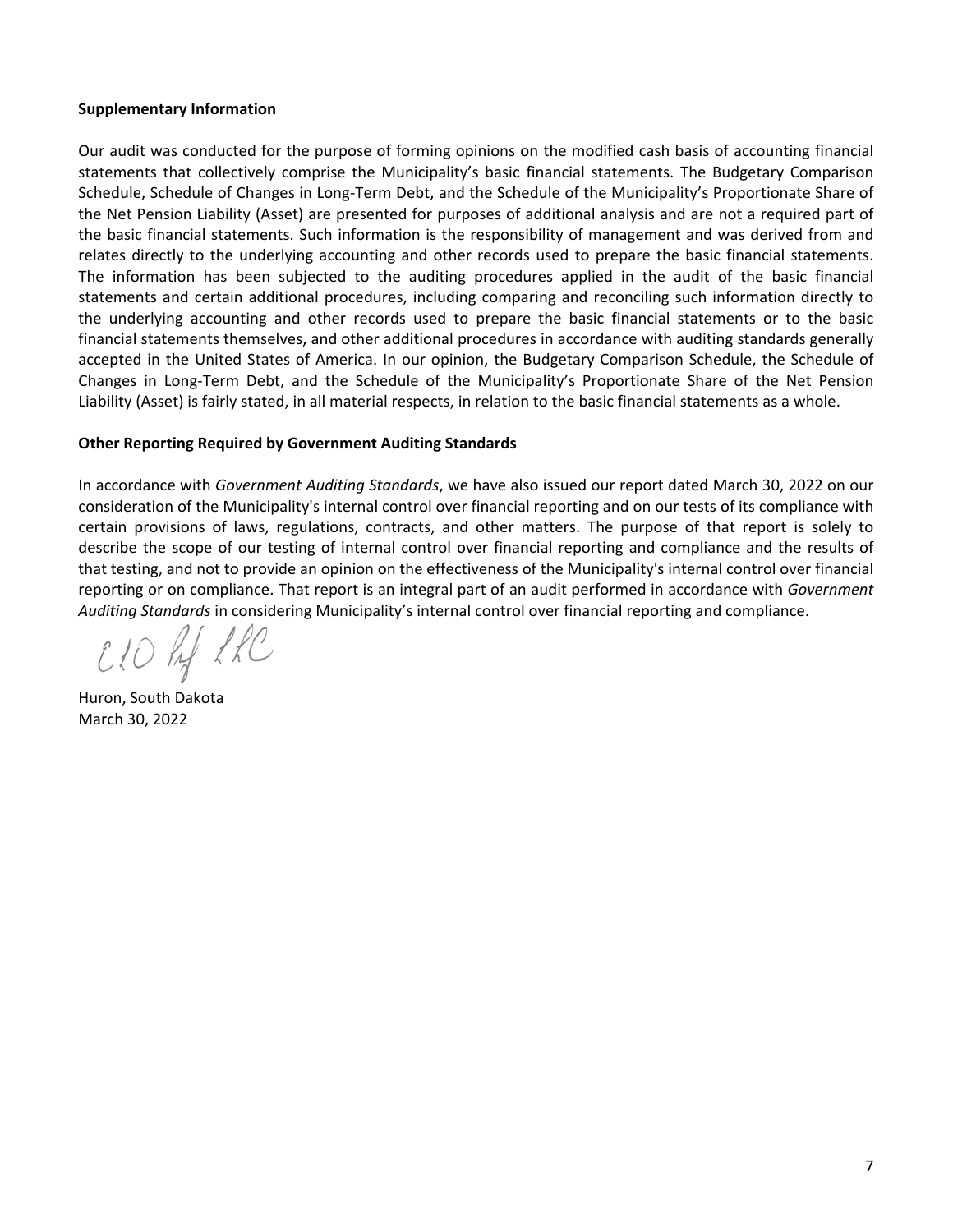### Statement of Net Position – Modified Cash Basis

December 31, 2021

|                           |         | <b>Primary Government</b>         |         |                                           |    |              |  |  |  |  |
|---------------------------|---------|-----------------------------------|---------|-------------------------------------------|----|--------------|--|--|--|--|
|                           |         | Governmental<br><b>Activities</b> |         | <b>Business-Type</b><br><b>Activities</b> |    | <b>Total</b> |  |  |  |  |
| Assets:                   |         |                                   |         |                                           |    |              |  |  |  |  |
| Cash and cash equivalents | \$      | 534,210                           | \$      | 290,896                                   | \$ | 825,106      |  |  |  |  |
| Investments               |         | 28,000                            |         |                                           |    | 28,000       |  |  |  |  |
| <b>Total Assets</b>       | $\zeta$ | 562,210                           | $\zeta$ | 290,896                                   | \$ | 853,106      |  |  |  |  |
|                           |         |                                   |         |                                           |    |              |  |  |  |  |
| <b>Net Position:</b>      |         |                                   |         |                                           |    |              |  |  |  |  |
| Unrestricted              | \$      | 562,210                           | \$      | 290,896                                   | \$ | 853,106      |  |  |  |  |
| <b>Total Net Position</b> | \$      | 562,210                           | \$      | 290,896                                   | \$ | 853,106      |  |  |  |  |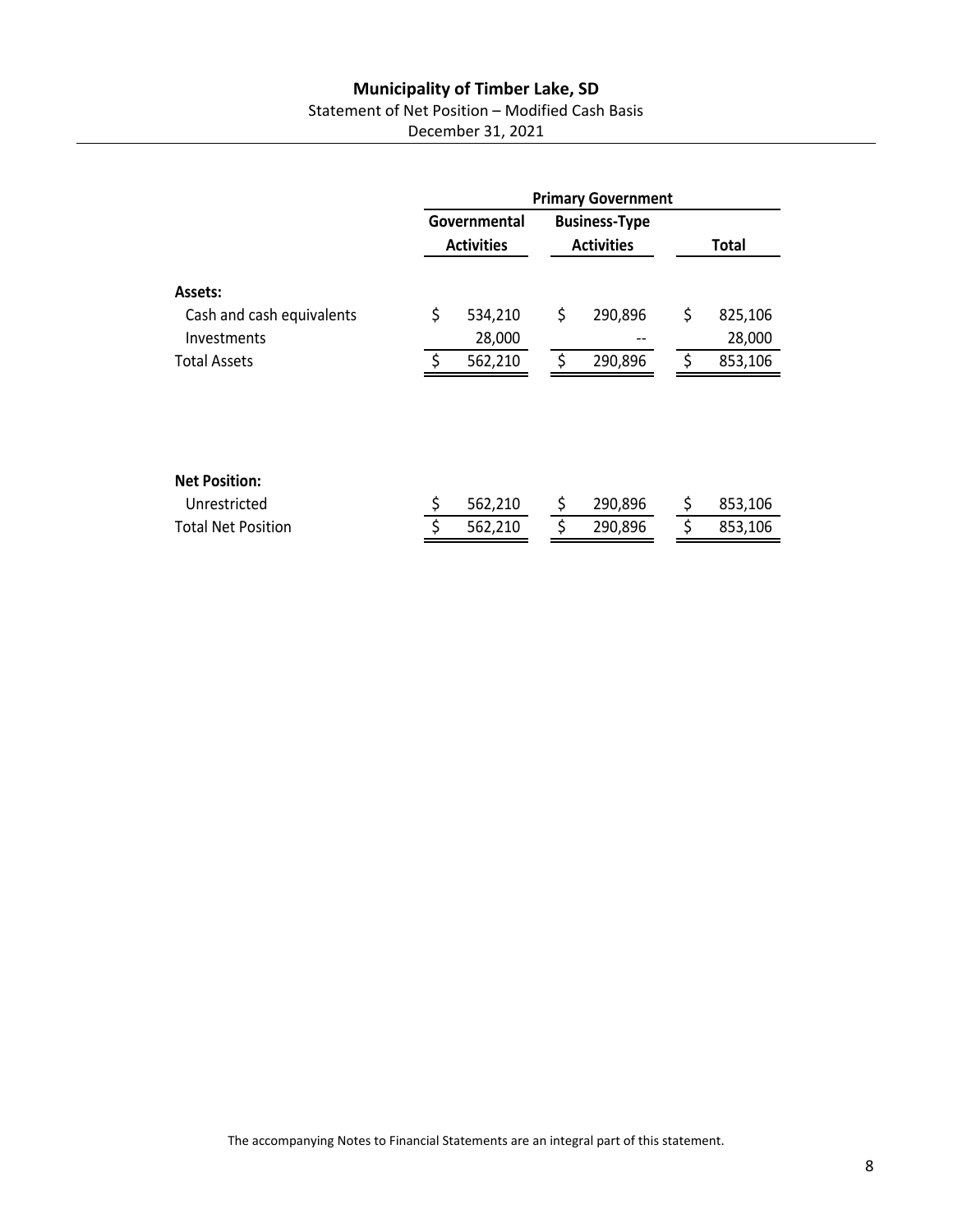Statement of Activities – Modified Cash Basis

For the Year Ended December 31, 2021

| Net (Expense) Revenue and             |    |                                                   |    |                          |                         |                          |                                |                   |    |                               |    |              |
|---------------------------------------|----|---------------------------------------------------|----|--------------------------|-------------------------|--------------------------|--------------------------------|-------------------|----|-------------------------------|----|--------------|
|                                       |    |                                                   |    |                          | <b>Program Revenues</b> |                          | <b>Changes in Net Position</b> |                   |    |                               |    |              |
|                                       |    |                                                   |    |                          |                         |                          |                                |                   |    | <b>Primary Government</b>     |    |              |
|                                       |    |                                                   |    | <b>Charges for</b>       |                         | <b>Operating Grants</b>  |                                | Governmental      |    | <b>Business-Type</b>          |    |              |
| <b>Functions/Programs</b>             |    | <b>Expenses</b>                                   |    | <b>Services</b>          |                         | and Contributions        |                                | <b>Activities</b> |    | <b>Activities</b>             |    | <b>Total</b> |
| <b>Primary Government:</b>            |    |                                                   |    |                          |                         |                          |                                |                   |    |                               |    |              |
| <b>Governmental Activities:</b>       |    |                                                   |    |                          |                         |                          |                                |                   |    |                               |    |              |
| General government                    | \$ | 194,709                                           | \$ | 13,684                   | \$                      | 48,420                   | \$                             | (132, 605)        | \$ |                               | \$ | (132, 605)   |
| Public safety                         |    | 100,295                                           |    | 3,569                    |                         |                          |                                | (96, 726)         |    |                               |    | (96, 726)    |
| Public works                          |    | 128,385                                           |    | 63,150                   |                         | 38,698                   |                                | (26, 537)         |    |                               |    | (26, 537)    |
| Health and welfare                    |    | 3,607                                             |    | 2                        |                         |                          |                                | (3,605)           |    |                               |    | (3,605)      |
| Culture and recreation                |    | 44,760                                            |    | 135                      |                         |                          |                                | (44, 625)         |    | --                            |    | (44, 625)    |
| *Interest on long-term debt           |    | 3,526                                             |    | $\overline{\phantom{a}}$ |                         |                          |                                | (3,526)           |    | --                            |    | (3,526)      |
| Miscellaneous                         |    | 2,366                                             |    | 17,774                   |                         |                          |                                | 15,408            |    | $\hspace{0.05cm} \textbf{--}$ |    | 15,408       |
| <b>Total Governmental Activities</b>  |    | 477,648                                           |    | 98,314                   |                         | 87,118                   |                                | (292, 216)        |    | $\overline{\phantom{a}}$      |    | (292, 216)   |
| <b>Business-type Activities:</b>      |    |                                                   |    |                          |                         |                          |                                |                   |    |                               |    |              |
| Water                                 |    | 63,058                                            |    | 164,857                  |                         |                          |                                |                   |    | 101,799                       |    | 101,799      |
| Sewer                                 |    | 54,636                                            |    | 85,489                   |                         |                          |                                |                   |    | 30,853                        |    | 30,853       |
| <b>Total Business-Type Activities</b> |    | 117,694                                           |    | 250,346                  |                         | $\overline{\phantom{a}}$ |                                |                   |    | 132,652                       |    | 132,652      |
| <b>Total Primary Government</b>       |    | 595,342                                           | \$ | 348,660                  | \$                      | 87,118                   |                                | (292, 216)        |    | 132,652                       |    | (159, 564)   |
|                                       |    | <b>General revenues:</b>                          |    |                          |                         |                          |                                |                   |    |                               |    |              |
|                                       |    | Taxes:                                            |    |                          |                         |                          |                                |                   |    |                               |    |              |
| *The Municipality does not have       |    | Property tax                                      |    |                          |                         |                          |                                | 111,887           |    |                               |    | 111,887      |
| interest expense related to the       |    | Sales tax                                         |    |                          |                         |                          |                                | 270,025           |    |                               |    | 270,025      |
| functions presented above. This       |    | Other tax                                         |    |                          |                         |                          |                                |                   |    |                               |    |              |
| amount includes indirect interest.    |    | State shared                                      |    |                          |                         |                          |                                | 4,142             |    |                               |    | 4,142        |
|                                       |    | Unrestricted investment earnings                  |    |                          |                         |                          |                                | 754               |    |                               |    | 754          |
|                                       |    | Miscellaneous                                     |    |                          |                         |                          |                                | 12,936            |    |                               |    | 12,936       |
|                                       |    | Compensation for loss or damage to capital assets |    |                          |                         |                          |                                | 54,750            |    |                               |    | 54,750       |
|                                       |    | <b>Total General Revenues</b>                     |    |                          |                         |                          |                                | 454,494           |    | $\overline{\phantom{a}}$      |    | 454,494      |
|                                       |    | Change in Net Position                            |    |                          |                         |                          |                                | 162,278           |    | 132,652                       |    | 294,930      |
|                                       |    | Net Position-Beginning of Year                    |    |                          |                         |                          |                                | 399,932           |    | 158,244                       |    | 558,176      |
|                                       |    | Net Position-Ending of Year                       |    |                          |                         |                          | \$                             | 562,210           | \$ | 290,896                       | \$ | 853,106      |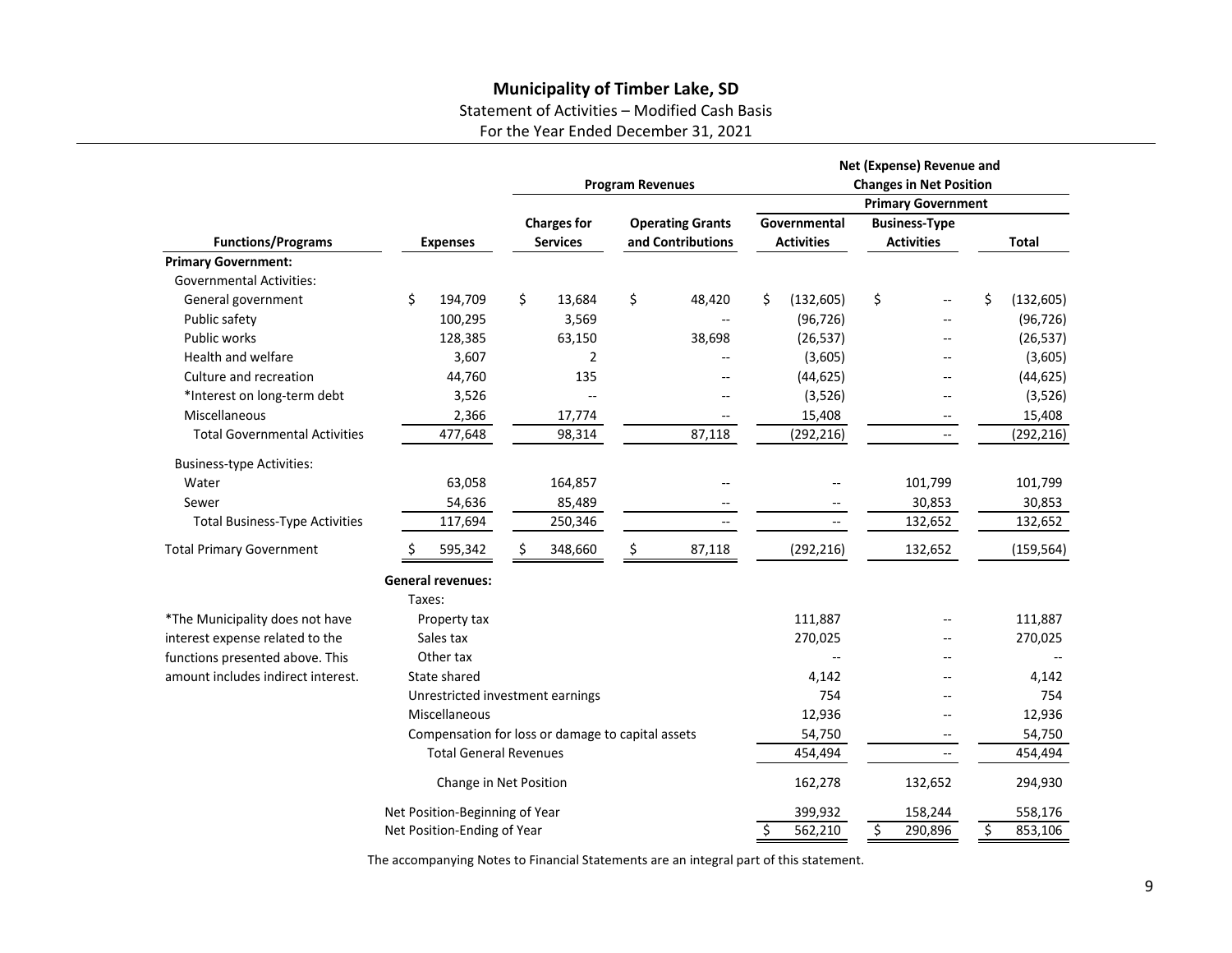|                                            | General<br><b>Fund</b> |         |  |  |
|--------------------------------------------|------------------------|---------|--|--|
| <b>Assets</b><br>Cash and cash equivalents | \$                     | 534,210 |  |  |
| Investments                                |                        | 28,000  |  |  |
| <b>Total Assets</b>                        | \$                     | 562,210 |  |  |
|                                            |                        |         |  |  |
| <b>Fund Balances</b>                       |                        |         |  |  |
| Assigned to:                               |                        |         |  |  |
| Furniture                                  | \$                     | 7,000   |  |  |
| Future equipment needs                     |                        | 57,128  |  |  |
| Unassigned                                 |                        | 498,082 |  |  |
| <b>Total Fund Balances</b>                 | \$                     | 562,210 |  |  |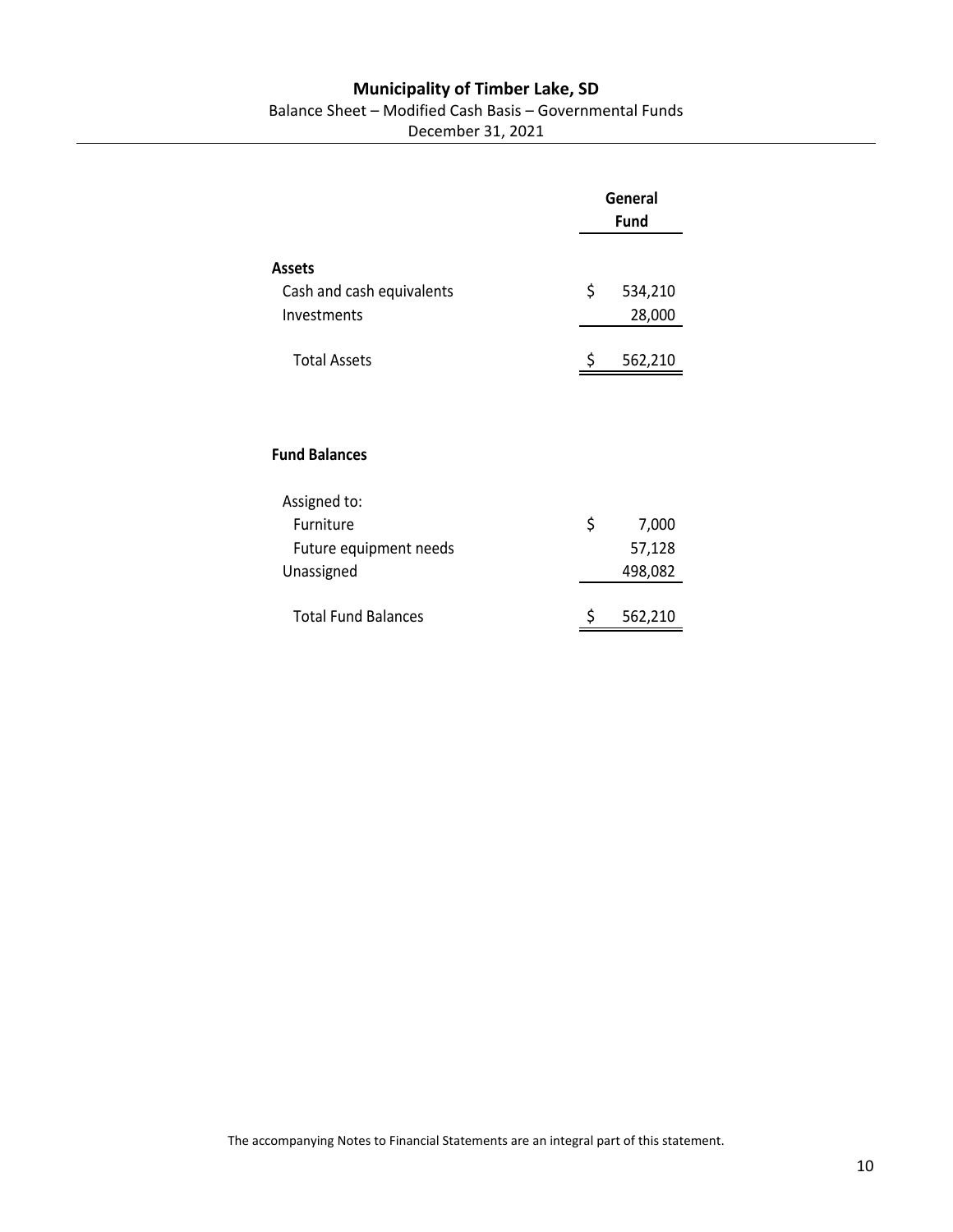Statement of Revenues, Expenditures and Changes in Fund Balances – Modified Cash Basis – Governmental Funds For the Year Ended December 31, 2021

|                                            | General<br><b>Fund</b> |               |  |  |  |
|--------------------------------------------|------------------------|---------------|--|--|--|
| <b>Revenues:</b>                           |                        |               |  |  |  |
| Taxes                                      |                        |               |  |  |  |
| General property taxes                     | \$                     | 108,241       |  |  |  |
| General sales and use taxes                |                        | 270,025       |  |  |  |
| Tax deed revenue                           |                        | 2,662         |  |  |  |
| Penalties and interest on delinquent taxes |                        | 984           |  |  |  |
| Licenses and permits                       |                        | 10            |  |  |  |
| Intergovernmental revenues                 |                        |               |  |  |  |
| Federal grants                             |                        | 46,275        |  |  |  |
| State grants                               |                        | 2,145         |  |  |  |
| State shared revenue                       |                        |               |  |  |  |
| Bank franchise tax                         |                        | 769           |  |  |  |
| Motor vehicle commercial prorate           |                        | 3,121         |  |  |  |
| Liquor tax reversion                       |                        | 3,373         |  |  |  |
| Motor vehicle licenses                     |                        | 12,623        |  |  |  |
| Local government highway and bridge fund   |                        | 22,248        |  |  |  |
| County shared revenue                      |                        |               |  |  |  |
| County road and bridge tax                 |                        | 706           |  |  |  |
| Charges for goods and services             |                        |               |  |  |  |
| Sanitation                                 |                        | 63,150        |  |  |  |
| Health                                     |                        | $\mathcal{P}$ |  |  |  |
| Culture and recreation                     |                        | 135           |  |  |  |
| Fines and forfeits                         |                        | 3,569         |  |  |  |
| Miscellaneous                              |                        |               |  |  |  |
| Investment earnings                        |                        | 754           |  |  |  |
| Rentals                                    |                        | 13,674        |  |  |  |
| Liquor operating agreement income          |                        | 17,774        |  |  |  |
| Other                                      |                        | 7,054         |  |  |  |
| <b>Total Revenues</b>                      | \$                     | 579,294       |  |  |  |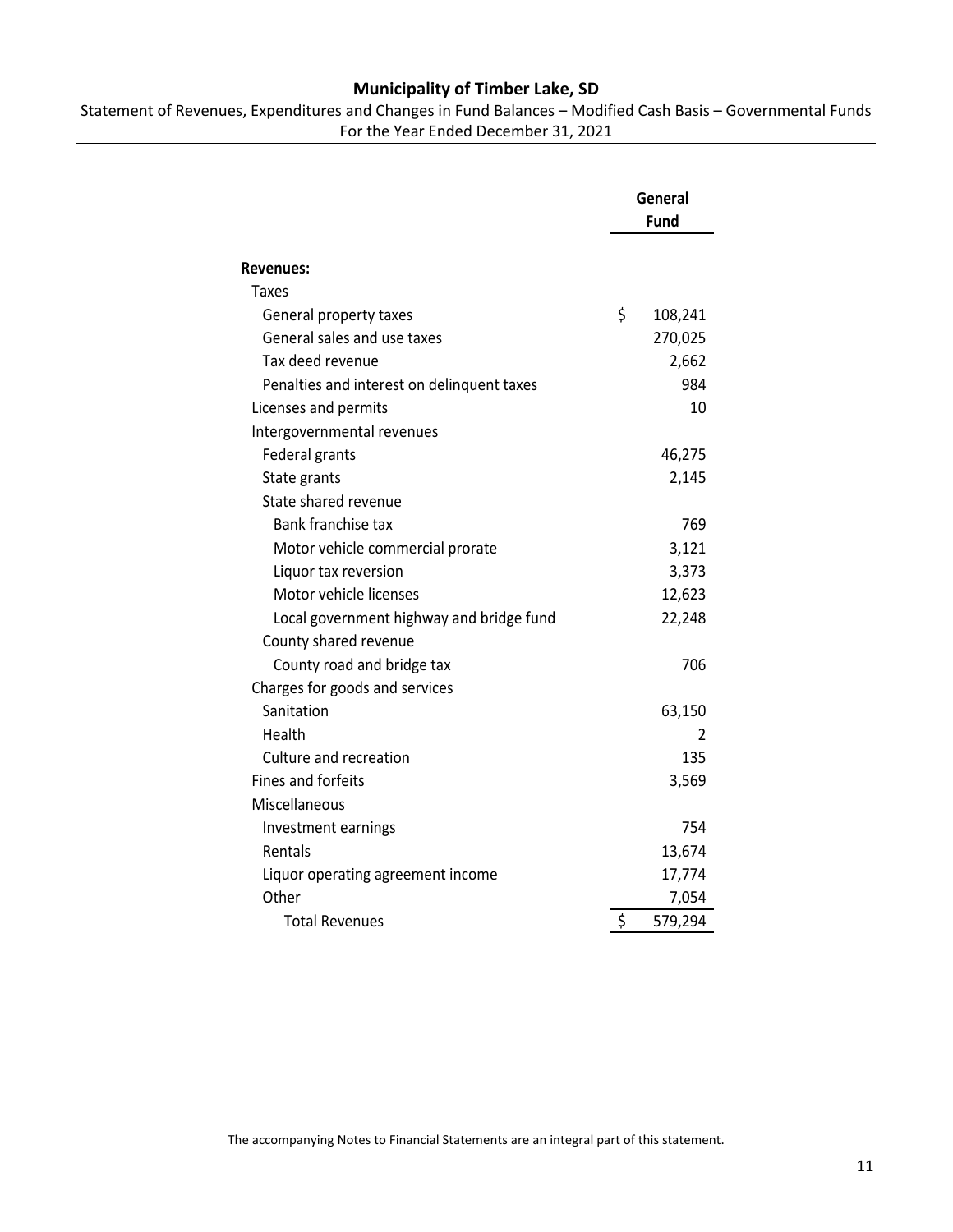Statement of Revenues, Expenditures and Changes in Fund Balances – Modified Cash Basis – Governmental Funds For the Year Ended December 31, 2021 (Continued)

| <b>Expenditures:</b>                        |               |  |
|---------------------------------------------|---------------|--|
| General government                          |               |  |
| Legislative                                 | \$<br>21,931  |  |
| Elections                                   | 24            |  |
| Financial administration                    | 87,842        |  |
| Other                                       | 65,648        |  |
| Public safety                               |               |  |
| Police                                      | 60,000        |  |
| Fire                                        | 43,821        |  |
| Public works                                |               |  |
| Highways and streets                        | 70,655        |  |
| Sanitation                                  | 53,354        |  |
| Airport                                     | 4,376         |  |
| Health and welfare                          |               |  |
| Health                                      | 3,607         |  |
| Culture and recreation                      |               |  |
| Recreation                                  | 102           |  |
| Parks                                       | 7,066         |  |
| Libraries                                   | 37,592        |  |
| Debt service                                | 19,264        |  |
| Miscellaneous                               | 2,366         |  |
| <b>Total Expenditures</b>                   | 477,648       |  |
| <b>Excess of Revenues Over Expenditures</b> | 101,646       |  |
| <b>Other Financing Sources:</b>             |               |  |
| Sale of Municipal Property                  | 5,882         |  |
| Compensation for loss or damage to          |               |  |
| capital assets                              | 54,750        |  |
| <b>Total Other Financing Sources</b>        | 60,632        |  |
| <b>Net Change in Fund Balance</b>           | 162,278       |  |
| <b>Fund Balance - Beginning of Year</b>     | 399,932       |  |
| <b>Fund Balance - End of Year</b>           | \$<br>562,210 |  |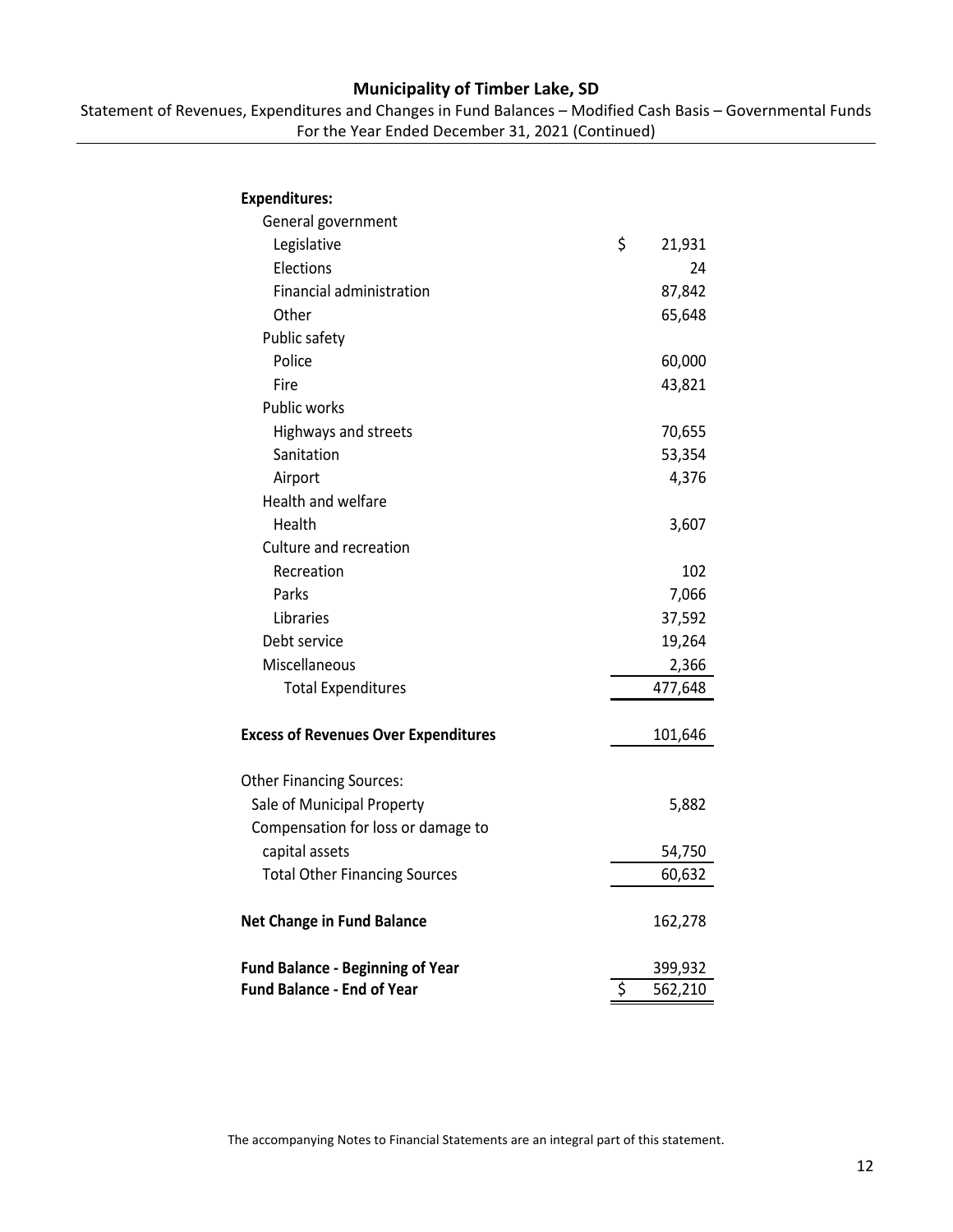Statement of Net Position – Modified Cash Basis – Proprietary Funds

December 31, 2021

|                           | <b>Enterprise Funds</b> |         |               |        |    |               |  |  |
|---------------------------|-------------------------|---------|---------------|--------|----|---------------|--|--|
|                           | Water                   |         |               | Sewer  |    |               |  |  |
|                           |                         | Fund    |               | Fund   |    | <b>Totals</b> |  |  |
| <b>Assets</b>             |                         |         |               |        |    |               |  |  |
| <b>Current Assets:</b>    |                         |         |               |        |    |               |  |  |
| Cash and cash equivalents | \$                      | 220,718 | \$            | 70,178 | \$ | 290,896       |  |  |
| <b>Total Assets</b>       | Ś                       | 220,718 | \$            | 70,178 | Ś  | 290,896       |  |  |
|                           |                         |         |               |        |    |               |  |  |
|                           |                         |         |               |        |    |               |  |  |
| <b>Net Position</b>       |                         |         |               |        |    |               |  |  |
| Unrestricted              | \$                      | 220,718 | $\frac{1}{2}$ | 70,178 | \$ | 290,896       |  |  |
| <b>Total Net Position</b> | \$                      | 220,718 | \$            | 70,178 | \$ | 290,896       |  |  |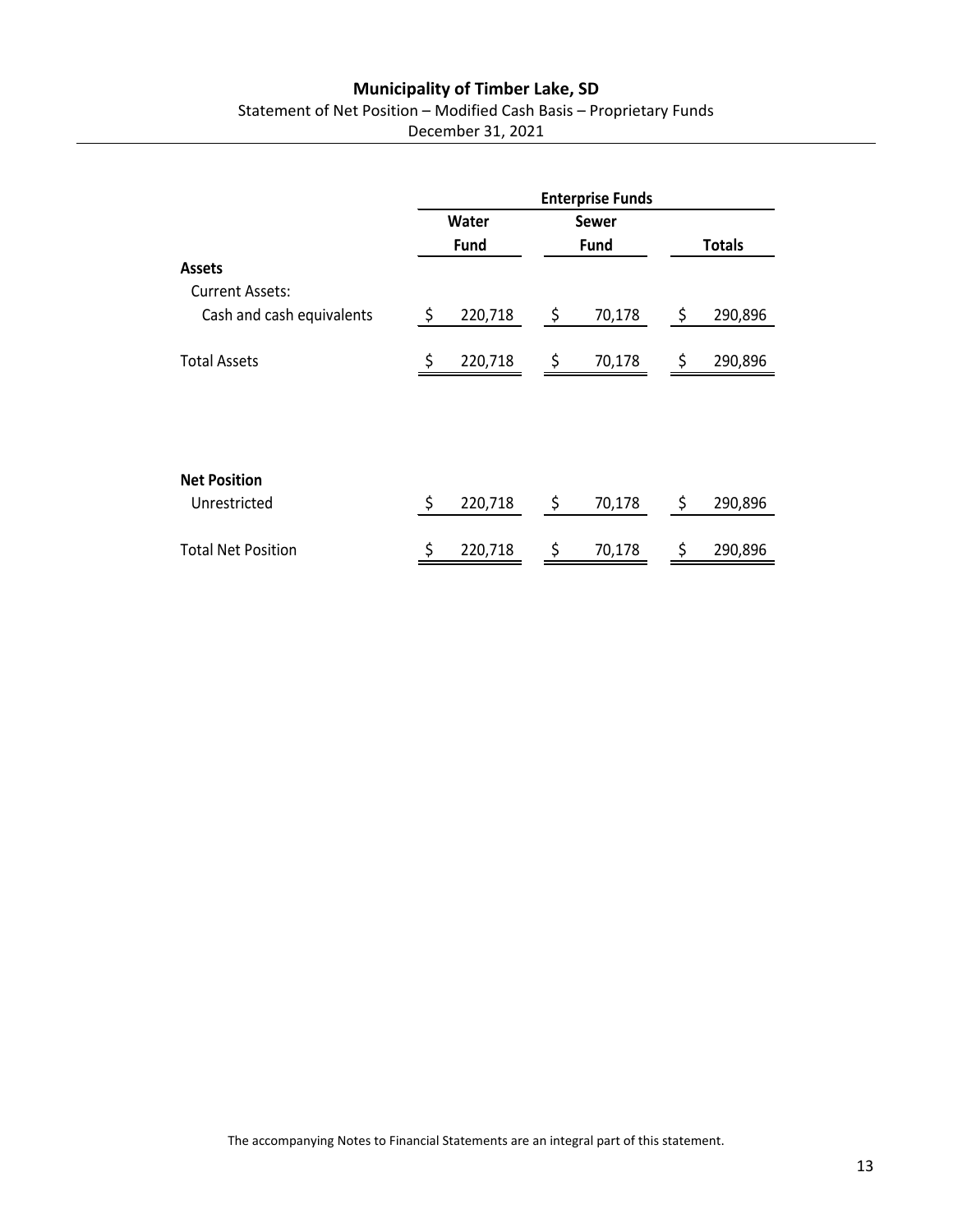Statement of Revenues, Expenses, and Changes in Fund Net Position – Modified Cash Basis – Proprietary Funds For the Year Ended December 31, 2021

|                                                                                                             | <b>Enterprise Funds</b> |                            |    |                             |    |                             |  |  |
|-------------------------------------------------------------------------------------------------------------|-------------------------|----------------------------|----|-----------------------------|----|-----------------------------|--|--|
|                                                                                                             |                         | Water<br><b>Fund</b>       |    | <b>Sewer</b><br><b>Fund</b> |    | <b>Totals</b>               |  |  |
| <b>Operating Revenues:</b><br>Charges for goods and services                                                | \$                      | 164,857                    | \$ | 85,489                      | \$ | 250,346                     |  |  |
| <b>Total Operating Revenues</b>                                                                             |                         | 164,857                    |    | 85,489                      |    | 250,346                     |  |  |
| <b>Operating Expenses:</b><br>Personal services<br>Other current expense<br><b>Total Operating Expenses</b> |                         | 22,420<br>40,638<br>63,058 |    | 21,437<br>33,199<br>54,636  |    | 43,857<br>73,837<br>117,694 |  |  |
| <b>Change in Net Position</b>                                                                               |                         | 101,799                    |    | 30,853                      |    | 132,652                     |  |  |
| <b>Net Position - Beginning of Year</b><br><b>Net Position - Ending of Year</b>                             | \$                      | 118,919<br>220,718         | \$ | 39,325<br>70,178            | \$ | 158,244<br>290,896          |  |  |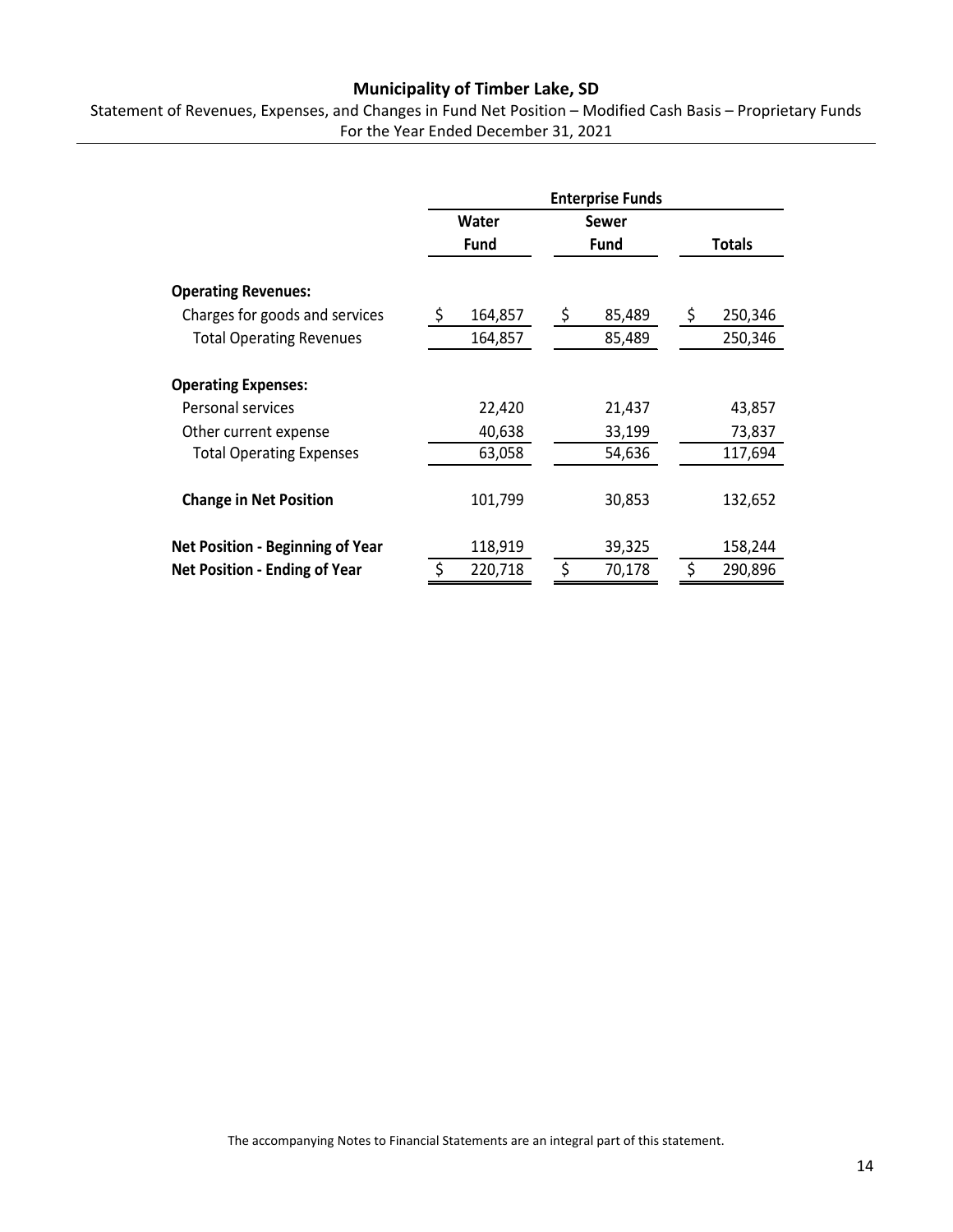### Statement of Cash Flows – Modified Cash Basis – Proprietary Funds

For the Year Ended December 31, 2021

| Water<br><b>Sewer</b><br>Fund<br>Fund<br><b>Cash Flows from Operating Activities:</b>                                                                                                                                     | <b>Totals</b>                     |
|---------------------------------------------------------------------------------------------------------------------------------------------------------------------------------------------------------------------------|-----------------------------------|
|                                                                                                                                                                                                                           |                                   |
|                                                                                                                                                                                                                           |                                   |
| \$<br>\$<br>\$<br>164,857<br>85,489<br>Receipt from customers<br>(40, 638)<br>Payments to suppliers<br>(33, 199)<br>Payments to employees<br>(22, 420)<br>(21, 437)                                                       | 250,346<br>(73, 837)<br>(43, 857) |
| Net Cash Provided by Operating Activities<br>101,799<br>30,853                                                                                                                                                            | 132,652                           |
| 101,799<br>30,853<br>Net Increase in Cash and Cash Equivalents<br>118,919<br>Cash and Cash Equivalents - Beginning of Year<br>39,325<br>\$<br>Ś.<br>\$<br>Cash and Cash Equivalents - Ending of Year<br>220,718<br>70,178 | 132,652<br>158,244<br>290,896     |
| <b>Reconciliation of Operating Income to Net Cash</b><br><b>Provided by Operating Activities:</b><br>\$<br>\$<br>\$<br>Operating Income<br>101,799<br>30,853                                                              | 132,652                           |
|                                                                                                                                                                                                                           |                                   |
| \$<br>Net Cash Provided by Operating Activities<br>\$<br>101,799<br>30,853<br>\$                                                                                                                                          | 132,652                           |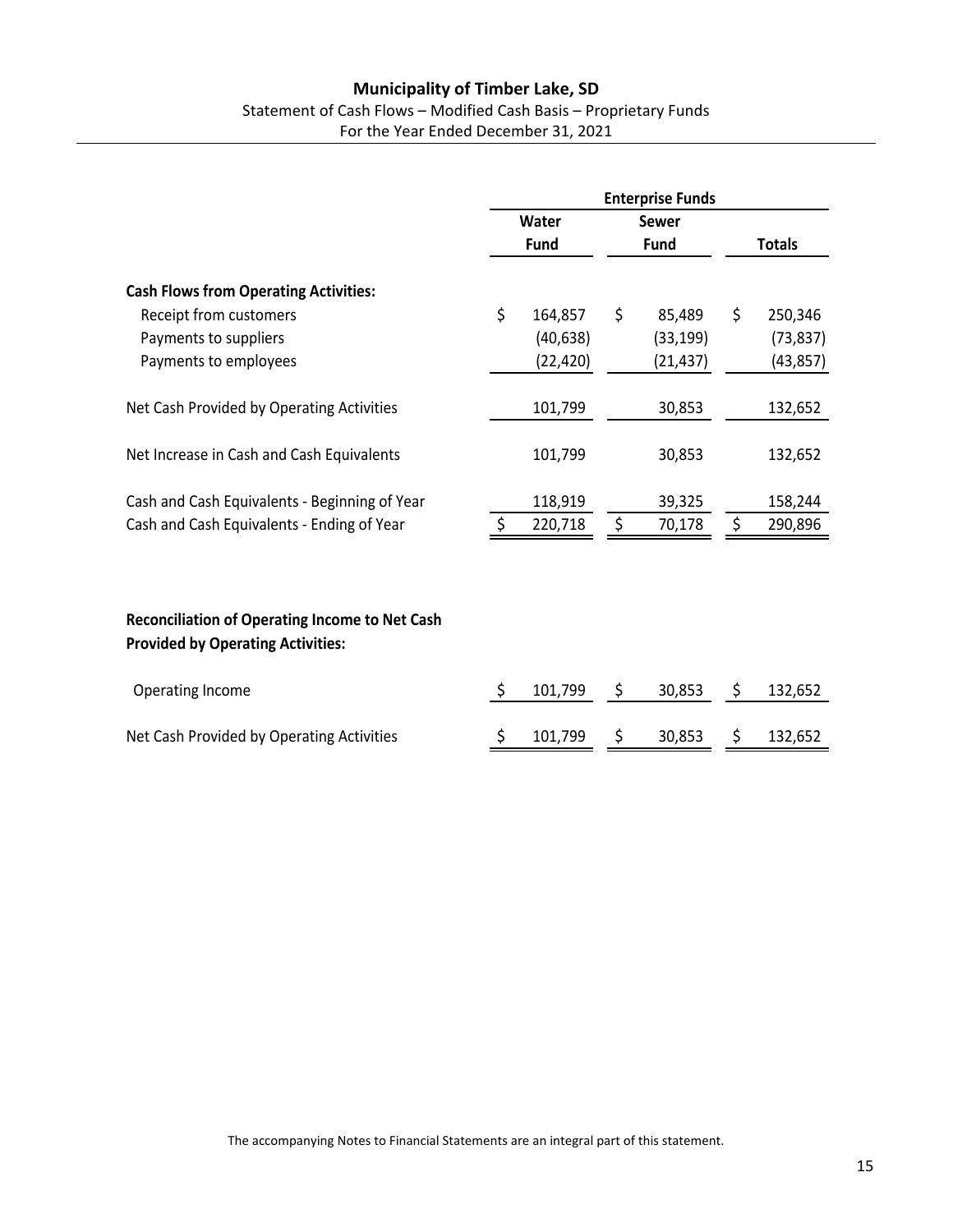#### **1. Summary of Significant Accounting Policies:**

As discussed further in Note 1c., these financial statements are presented on a modified cash basis of accounting. The modified cash basis of accounting differs from accounting principles generally accepted in the United States of America (GAAP). Generally accepted accounting principles include all relevant Governmental Accounting Standards Board (GASB) pronouncements.

#### a. Financial Reporting Entity:

The reporting entity of the Municipality of Timber Lake, (Municipality) consists of the primary government (which includes all of the funds, organizations, institutions, agencies, departments, and offices that make up the legal entity, plus those funds for which the primary government has a fiduciary responsibility, even though those fiduciary funds may represent organizations that do not meet the criteria for inclusion in the financial reporting entity); those organizations for which the primary government is financially accountable; and other organizations for which the nature and significance of their relationship with the primary government are such that their exclusion would cause the financial reporting entity's financial statements to be misleading or incomplete.

#### b. Basis of Presentation:

#### **Government‐wide Financial Statements:**

The Statement of Net Position and Statement of Activities display information about the reporting entity as a whole. They include all funds of the reporting entity. The statements distinguish between governmental and business‐type activities. Governmental activities generally are financed through taxes, intergovernmental revenues, and other non-exchange revenues. Business-type activities are financed in whole or in part by fees charged to external parties for goods or services.

The Statement of Activities presents a comparison between direct expenses and program revenues for each segment of the business-type activities of the Municipality and for each function of the Municipality's governmental activities. Direct expenses are those that are specifically associated with a program or function and, therefore, are clearly identifiable to a particular function. Program revenues include (a) charges paid by recipients of goods and services offered by the programs and (b) grants and contributions that are restricted to meeting the operational or capital requirements of a particular program. Revenues that are not classified as program revenues, including all taxes, are presented as general revenues.

#### **Fund Financial Statements:**

Fund financial statements of the reporting entity are organized into funds, each of which is considered to be a separate accounting entity. Each fund is accounted for by providing a separate set of self-balancing accounts that constitute its assets, liabilities, fund equity, revenues, and expenditures/expenses. Funds are organized into two major categories: governmental and proprietary. An emphasis is placed on major funds within the governmental and proprietary categories. A fund is considered major if it is the primary operating fund of the Municipality or it meets the following criteria: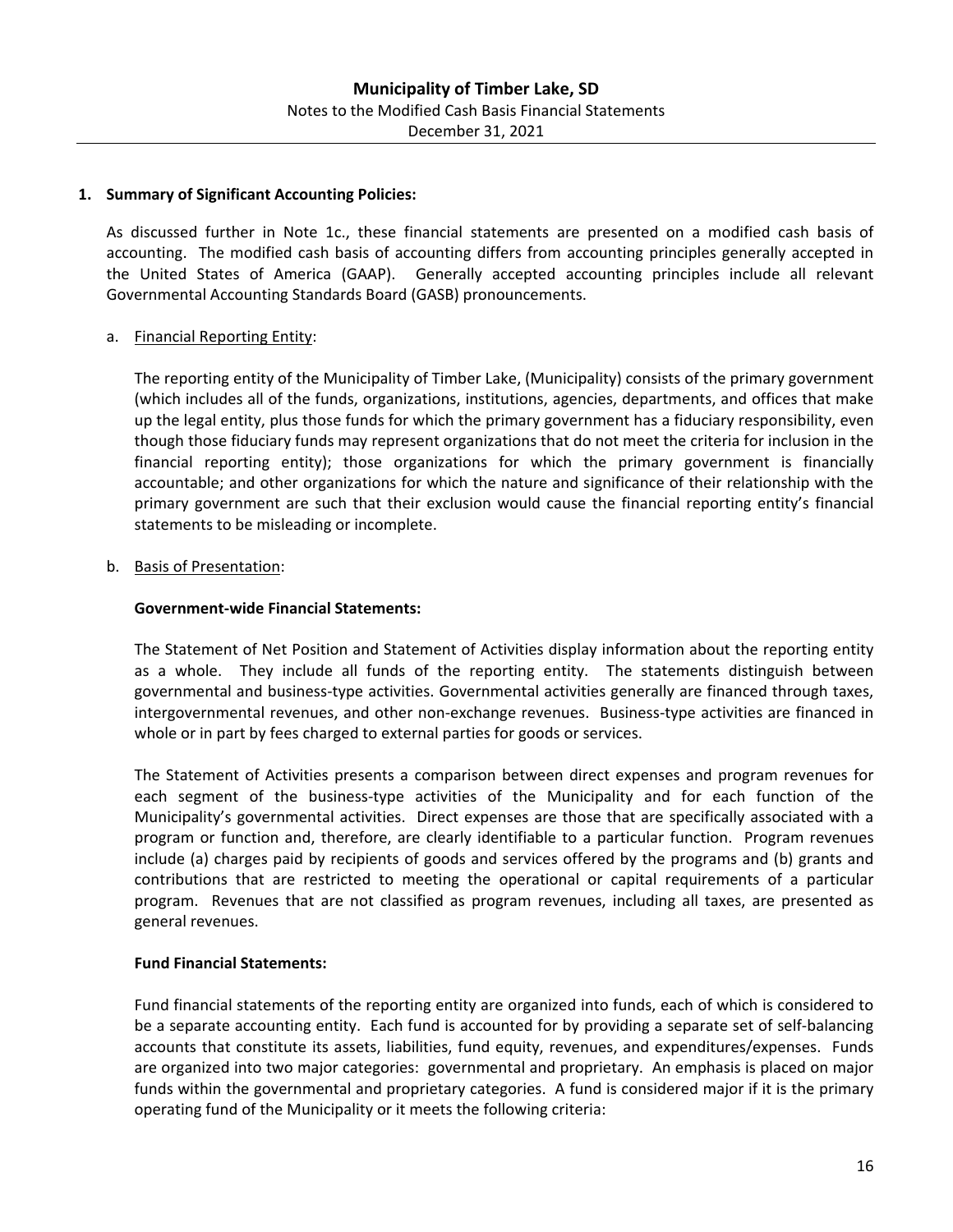- 1. Total assets, liabilities, revenues, or expenditures/expenses of the individual governmental or enterprise fund are at least 10 percent of the corresponding total for all funds of that category or type, and
- 2. Total assets, liabilities, revenues, or expenditures/expenses of the individual governmental or enterprise fund are at least 5 percent of the corresponding total for all governmental and enterprise funds combined, or
- 3. Management has elected to classify one or more governmental or enterprise funds as major for consistency in reporting from year to year, or because of public interest in the fund's operations.

The funds of the Municipality's financial reporting entity are described below:

#### **Governmental Funds:**

General Fund – The General Fund is the general operating fund of the Municipality. It is used to account for all financial resources except those required to be accounted for in another fund. The General Fund is always considered to be a major fund.

#### **Proprietary Funds:**

Enterprise Funds – Enterprise funds may be used to report any activity for which a fee is charged to external users for goods or services. Activities are required to be reported as enterprise funds if any one of the following criteria is met. Governments should apply each of these criteria in the context of the activity's principal revenue sources.

- a. The activity is financed with debt that is secured solely by pledge of the net revenues from fees and charges of the activity. Debt that is secured by a pledge of net revenues from fees and charges and the full faith and credit of a related primary government or component unit—even if that government is not expected to make any payments—is not payable solely from fees and charges of the activity. (Some debt may be secured, in part, by a portion of its own proceeds but should be considered as payable "solely" from revenues of the activity.)
- b. Laws or regulations require that the activity's costs of providing services, including capital costs (such as depreciation or debt service), be recovered with fees and charges, rather than with taxes or similar revenues.
- c. The pricing policies of the activity establish fees and charges designed to recover its costs, including capital costs (such as depreciation or debt service).

Water Fund – Financed primarily by user charges, this fund accounts for the construction and operation of the municipal waterworks system and related facilities (SDCL 9‐47‐1). This is a major fund.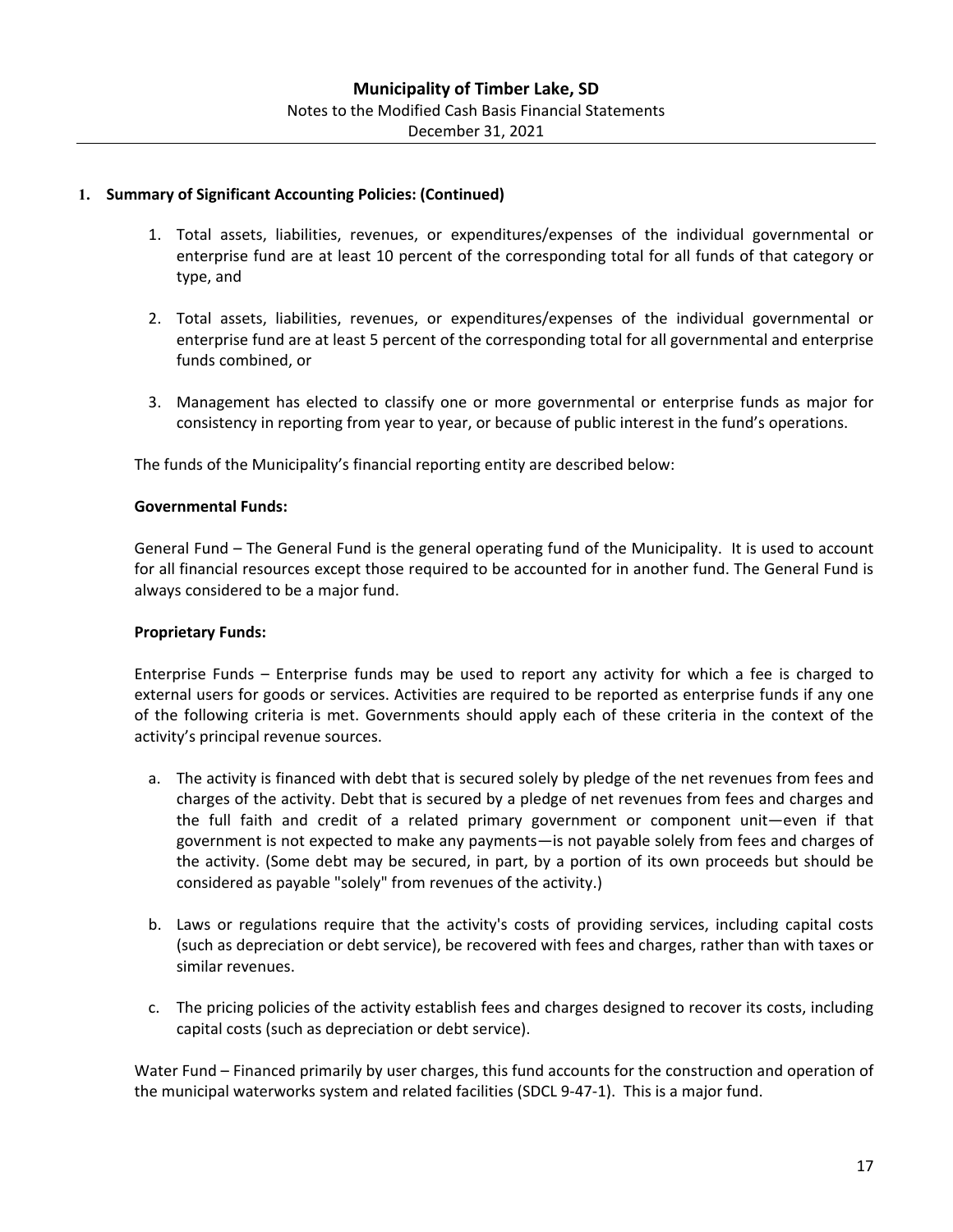Sewer Fund – Financed primarily by user charges, this fund accounts for the construction and operation of the municipal sanitary sewer system and related facilities (SDCL 9‐48‐2). This is a major fund.

#### c. Measurement Focus and Basis of Accounting:

Measurement focus is a term used to describe "how" transactions are recorded within the various financial statements. Basis of accounting refers to "when" revenues and expenditures or expenses are recognized in the accounts and reported in the financial statements, regardless of the measurement focus.

The Municipality's basis of accounting is the modified cash basis, which is a basis of accounting other than USGAAP. Under USGAAP, transactions are recorded in the accounts when revenues are earned, and liabilities are incurred. Under the modified cash basis, transactions are recorded when cash is received or disbursed.

#### **Measurement Focus:**

Government‐wide Financial Statements:

In the government‐wide Statement of Net Position and Statement of Activities, both governmental and business‐type activities are presented using the economic resources measurement focus, applied within the limitations of the modified cash basis of accounting as defined below.

Fund Financial Statements:

In the fund financial statements, the "current financial resources" measurement focus or the "economic resources" measurement focus is used, applied within the limitations of the modified cash basis of accounting.

#### Basis of Accounting:

In the government‐wide Statement of Net Position and Statement of Activities and the fund financial statements, governmental and business‐type activities are presented using a modified cash basis of accounting.

The modified cash basis of accounting involves the measurement of cash and cash equivalents and changes in cash and cash equivalents resulting from cash receipt and disbursement transactions. Under the modified cash basis of accounting, the statement of financial position reports only cash and cash equivalents (those investments with terms to maturity of 90 days (three months) or less at the date of acquisition). Under the modified cash basis of accounting, transactions are recorded in the accounts when cash and/or cash equivalents are received or disbursed, and assets and liabilities are recognized to the extent that cash has been received or disbursed.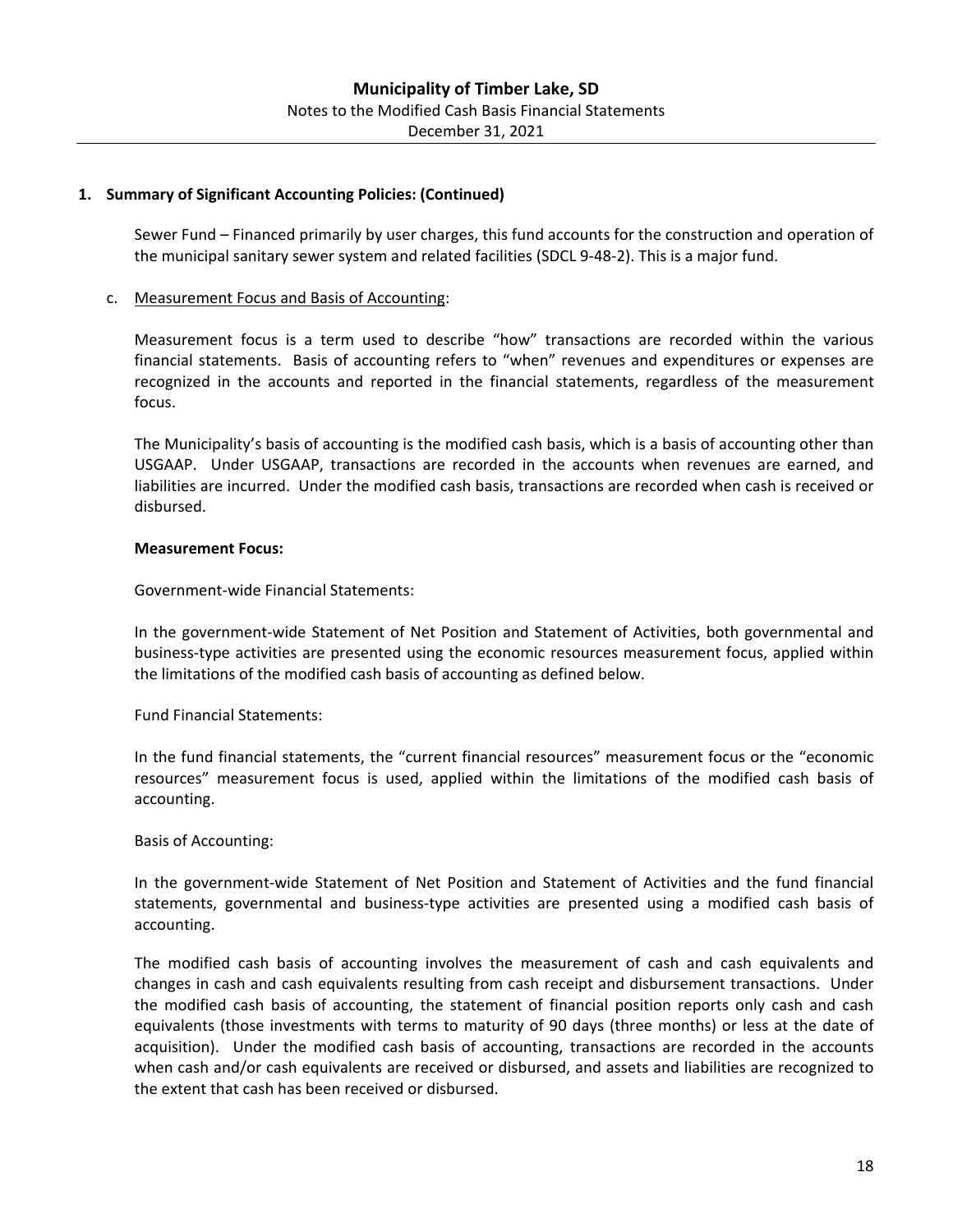As a result of the use of this modified cash basis of accounting, certain assets and their related revenues (such as accounts receivable and revenue for billed or provided services not yet collected) and certain liabilities and their related expenses (such as accounts payable and expenses for goods or services received but not yet paid, and accrued expenses and liabilities) are not recorded in these financial statements.

If the Municipality applied USGAAP, the fund financial statements for governmental funds would use the modified accrual basis of accounting, while the fund financial statements for proprietary fund types would use the accrual basis of accounting. All government‐wide financial statements would be presented on the accrual basis of accounting.

#### d. Deposits and Investments:

For the purpose of financial reporting, "cash and cash equivalents" includes all demand and savings accounts and certificates of deposit or short‐term investments with a term to maturity at date of acquisition of three months or less. Investments in open-end mutual fund shares, or similar investments in external investment pools, are also considered to be cash equivalents.

#### e. Capital Assets:

Capital assets include land, buildings, improvements other than buildings, furnishings and equipment, construction/development in progress, infrastructure, intangible lease assets, and all other tangible or intangible assets that are used in operations and that have initial useful lives extending beyond a single reporting period. Infrastructure assets are long‐lived capital assets that normally are stationary in nature and normally can be preserved for significantly greater number of years than most capital assets.

As discussed in Note 1.c. above, the government‐wide Statement of Net Position and Statement of Activities and the fund financial statements, governmental and business-type activities are presented using a modified cash basis of accounting. The Municipality has not elected to modify their cash basis presentation by recording capital assets arising from cash transactions and depreciating/amortizing those assets where appropriate so any capital assets owned by the Municipality and the related depreciation/amortization are not reported on the financial statements of the Municipality.

f. Long‐Term Liabilities:

Long‐term liabilities include, but are not limited to, Notes Payable.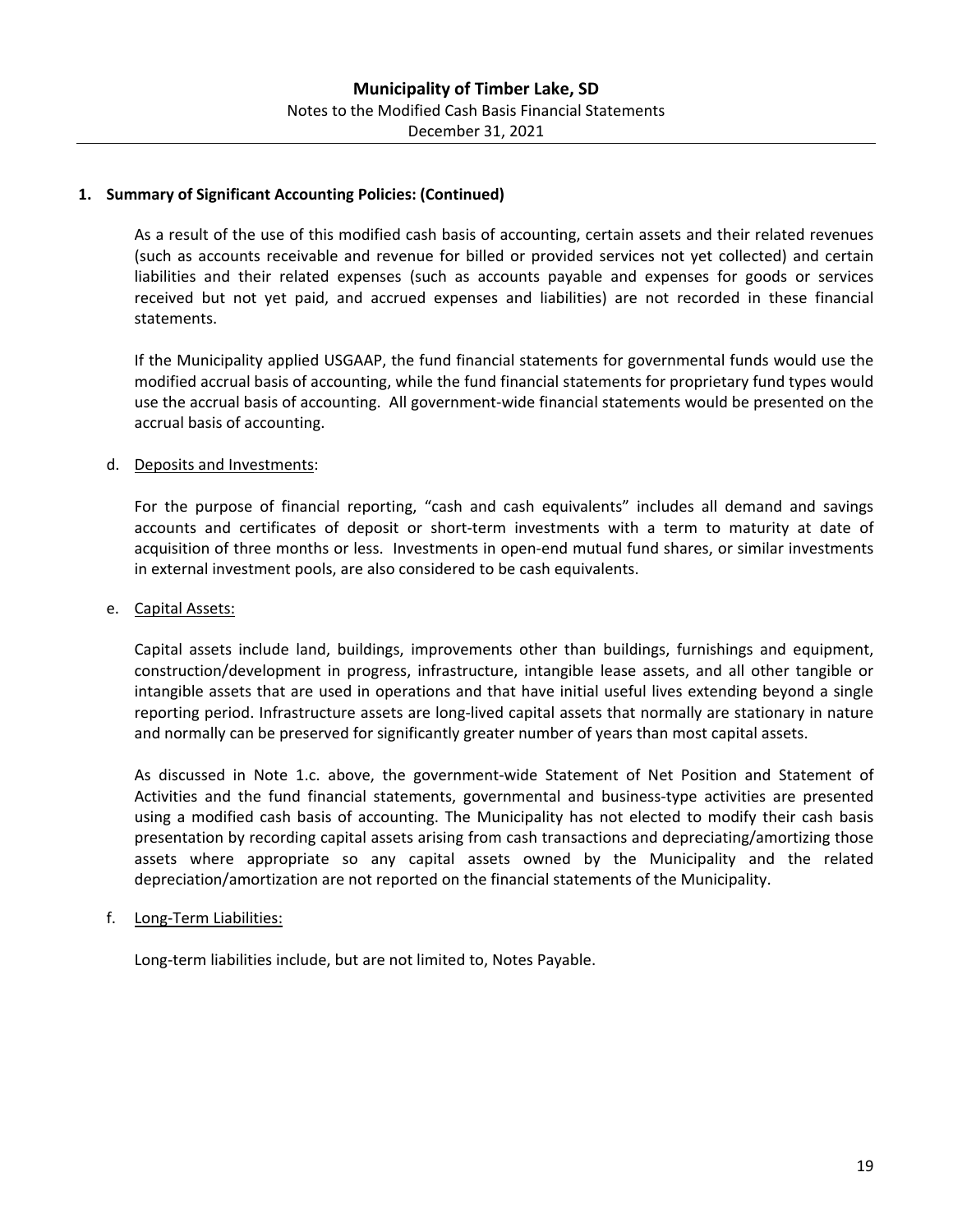As discussed in Note 1.c. above the government-wide Statement of Net Position and Statement of Activities and the fund financial statements, governmental and business-type activities are presented using a modified cash basis of accounting. The Municipality has not elected to modify their cash basis presentation by recording long-term debt or long-term liabilities arising from cash transactions, so any outstanding long‐term debt or long‐term liabilities are not reported on the financial statements of the Municipality. The Municipality does report the principal and interest payments on long‐term debt as Debt Service expenditures on the Statement of Revenues, Expenditures and Changes in Fund Balances. On the Statement of Activities, the principal portion of these Debt Service payments are reported within the appropriate expense function while the interest portion is reported as Interest on Long‐Term Debt.

The Municipality has presented as Supplementary Information a Schedule of Changes in Long‐Term Debt along with related notes that include details of any outstanding Long‐Term Debt.

#### g. Program Revenues:

Program revenues derive directly from the program itself or from parties other than the Municipality's taxpayers or citizenry, as a whole. Program revenues are classified into three categories, as follows:

- 1. Charges for services These arise from charges to customers, applicants, or others who purchase, use, or directly benefit from the goods, services, or privileges provided, or are otherwise directly affected by the services.
- 2. Program‐specific operating grants and contributions These arise from mandatory and voluntary non-exchange transactions with other governments, organizations, or individuals that are restricted for use in a particular program.
- 3. Program‐specific capital grants and contributions These arise from mandatory and voluntary non-exchange transactions with other governments, organizations, or individuals that are restricted for the acquisition of capital assets for use in a particular program.

#### h. Proprietary Funds Revenue and Expense Classifications:

In the proprietary fund's Statement of Revenues, Expenses and Changes in Net Position, revenues and expenses are classified as operating or non-operating revenues and expenses. Operating revenues and expenses directly relate to the purpose of the fund.

#### i. Cash and Cash Equivalents:

The Municipality pools the cash resources of its funds for cash management purposes. The proprietary funds essentially have access to the entire amount of their cash resources on demand. Accordingly, each proprietary fund's equity in the cash management pool is considered to be cash and cash equivalents for the purpose of the Statement of Cash Flows.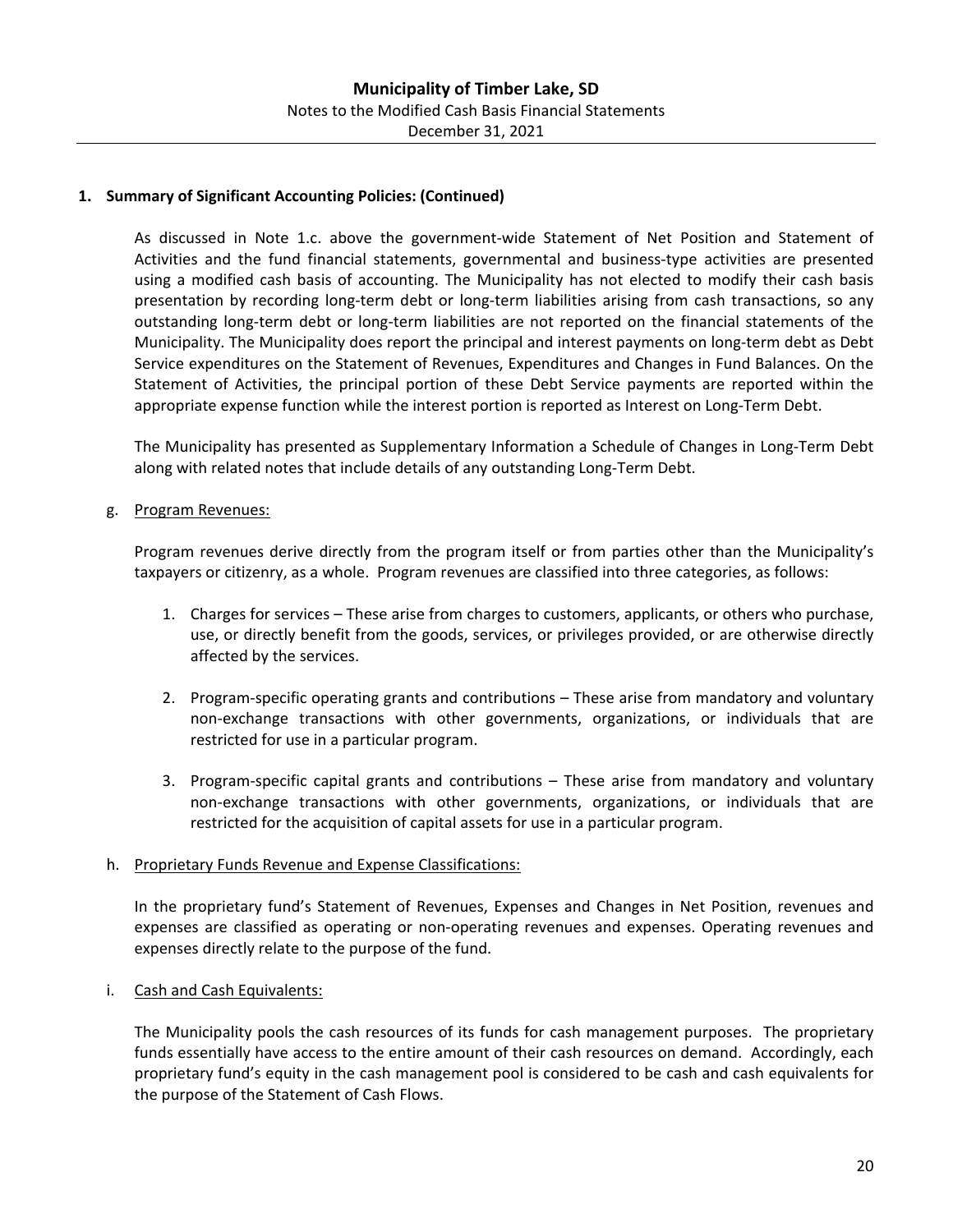#### j. Equity Classifications:

#### **Government‐Wide Statements:**

Equity is classified as Net Position and is displayed in two components:

- 1. Restricted Net Position Consists of net assets with constraints placed on their use either by (a) external groups such as creditors, grantors, contributors, or laws and regulations of other governments; or (b) law through constitutional provisions or enabling legislation.
- 2. Unrestricted net position All other net position that does not meet the definition of Restricted Net Position.

#### **Fund Financial Statements:**

Governmental fund equity is classified as fund balance and may distinguish between "Assigned" and "Unassigned" components. Proprietary fund equity is classified the same as in the government‐wide financial statements.

#### k. Application of Net Position:

It is the Municipality's policy to first use restricted net position, prior to the use of unrestricted net position, when an expense is incurred for purposes for which both restricted and unrestricted net position are available.

l. Fund Balance Classification Policies and Procedures:

In accordance with Government Accounting Standards Board (GASB) No. 54, Fund Balance Reporting and Governmental Fund Type Definitions, the Municipality classifies governmental fund balances as follows:

- Assigned includes fund balance amounts that are intended to be used for specific purposes that are neither considered restricted or committed. Fund Balance may be assigned by the governing body of Finance Officer.
- Unassigned included positive fund balance within the General Fund which has not been classified within the above-mentioned categories and negative fund balances in other governmental funds.

The Municipality does not have a formal minimum fund balance policy.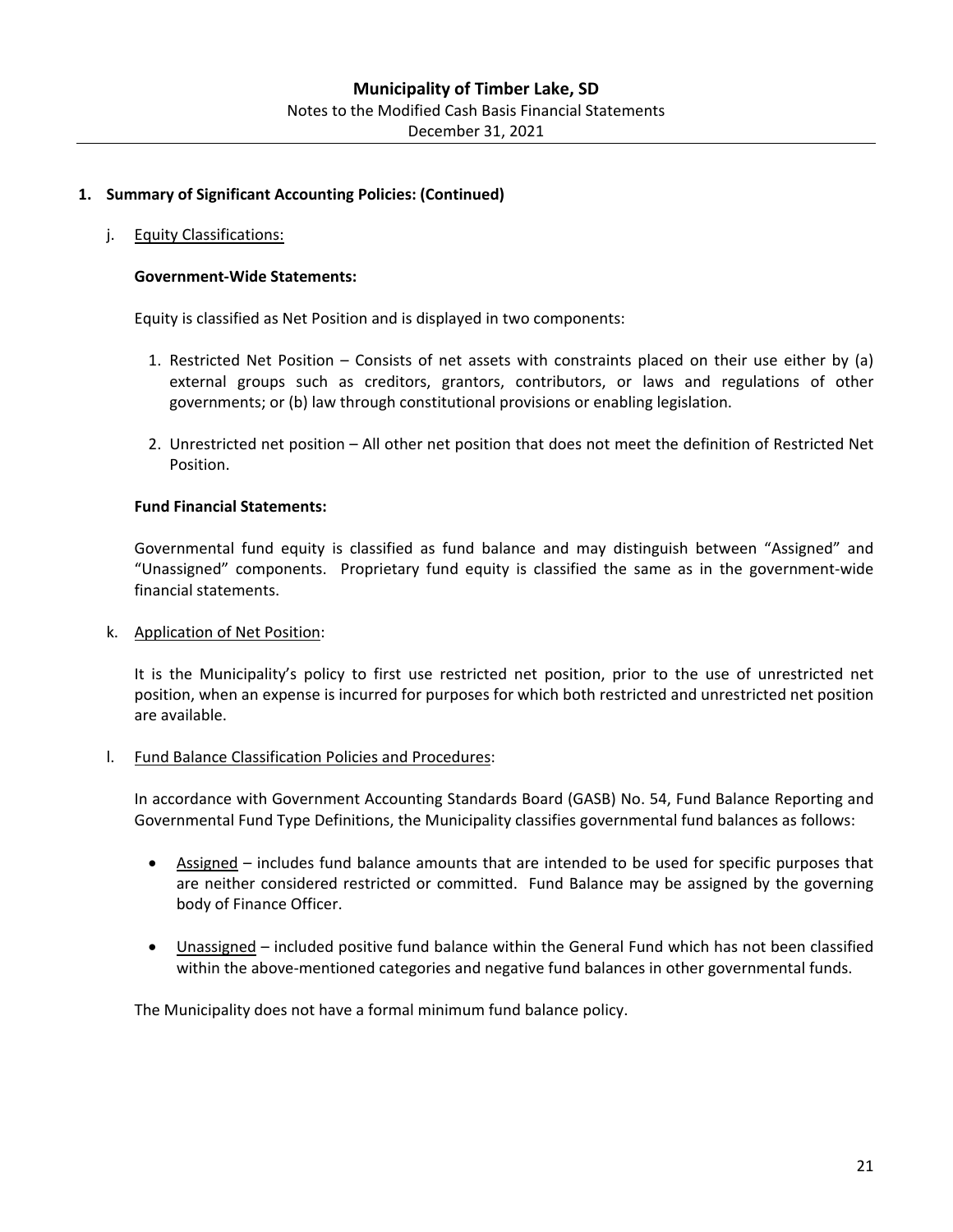#### **2. Deposits and Investments Credit Risk, Concentrations of Credit Risk and Interest Rate Risk:**

The Municipality follows the practice of aggregating the cash assets of various funds to maximize cash management efficiency and returns. Various restrictions on deposits and investments are imposed by statutes. These restrictions are summarized below:

Deposits – The Municipality's cash deposits are made in qualified public depositories as defined by SDCL 4‐6A‐1, 9‐22‐6, 9‐22‐6.1 and 9‐22‐6.2, and may be in the form of demand or time deposits. Qualified depositories are required by SDCL 4-6A-3 to maintain at all times, segregated from their other assets, eligible collateral having a value equal to at least 100 percent of the public deposit accounts which exceed deposit insurance such as the FDIC and NCUA. In lieu of pledging eligible securities, a qualified public depository may furnish irrevocable standby letters of credit issued by federal home loan banks accompanied by written evidence of that bank's public debt rating which may not be less than "AA" or a qualified public depository may furnish a corporate surety bond of a corporation authorized to do business in South Dakota.

Investments – In General, SDCL 4‐5‐6 permits Municipality funds to be invested in (a) securities of the United States and securities guaranteed by the United States Government either directly or indirectly; or (b) repurchase agreements fully collateralized by securities described in (a) above; or in shares of an open‐end, no‐load fund administered by an investment company whose investments are in securities described in (a) above and repurchase agreements described in (b) above. Also, SDCL 4-5-9 requires investments to be in the physical custody of the political subdivision or may be deposited in a safekeeping account with any bank or trust company designated by the political subdivision as its fiscal agent.

As of December 31, 2021, the Municipality did not have any investments. The investments reported in the financial statements consist only of certificates of deposits.

Credit Risk – State law limits eligible investments for the Municipality, as discussed above. The Municipality has no investment policy that would further limit its investment choices.

Concentration of Credit Risk – The Municipality places no limit on the amount that may be invested in any one issuer.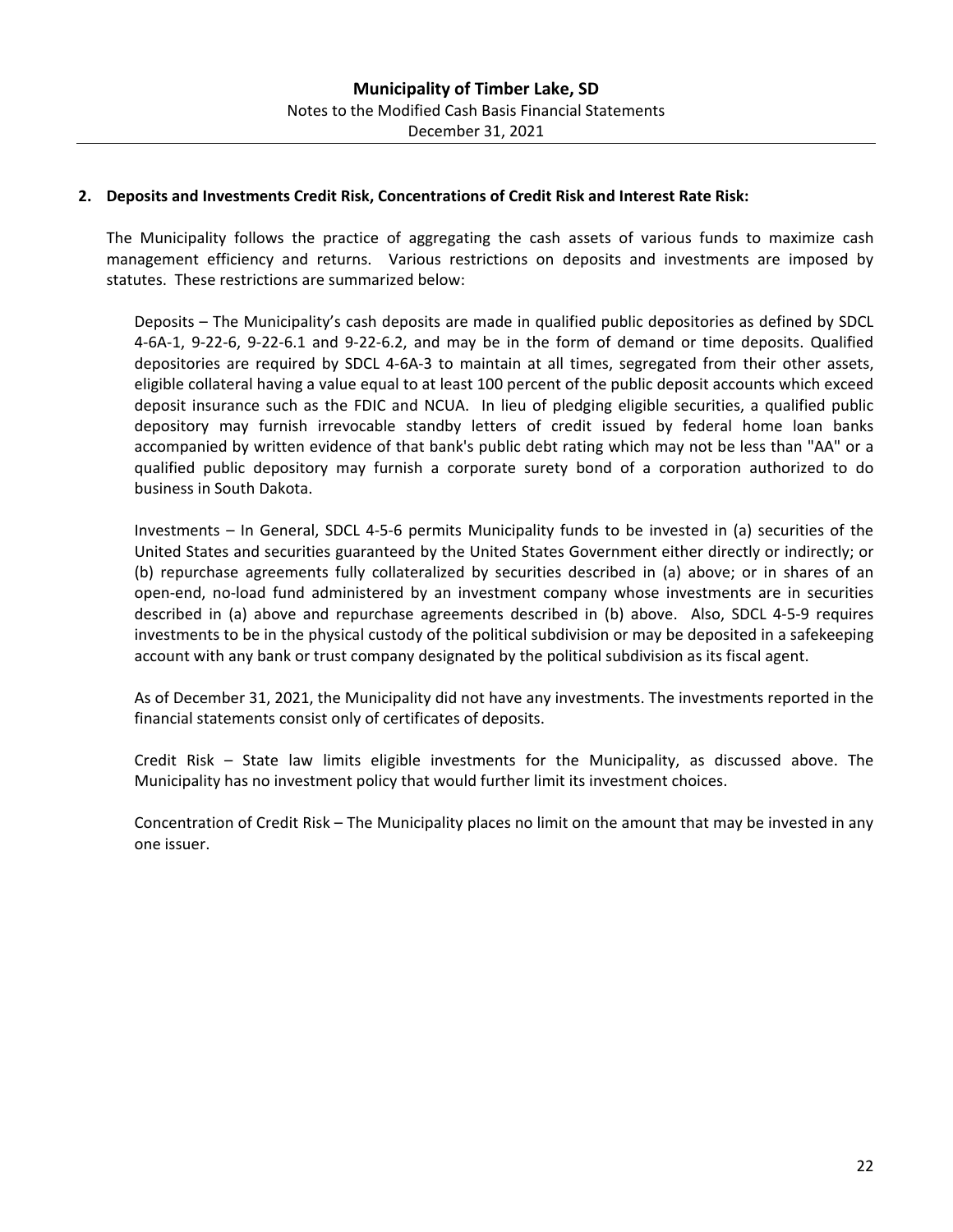#### **2. Deposits and Investments Credit Risk, Concentrations of Credit Risk and Interest Rate Risk: (Continued)**

Interest Rate Risk – The Municipality does not have a formal investment policy that limits investment maturities as a means of managing its exposure to fair value losses arising from increasing interest rates.

Assignment of Investment Income – State law allows income from deposits and investments to be credited to either the General Fund or the fund making the investment. The Municipality's policy is to credit all income from deposits and investments to the fund making the investment.

#### **3. Property Taxes:**

Property taxes are levied on or before October 1, of the year preceding the start of the fiscal year. They attach as an enforceable lien on property, and become due and payable as of January 1, the first day of the fiscal year. Taxes are payable in two installments on or before April 30 and October 31 of the fiscal year.

The Municipality is permitted by several state statutes to levy varying amounts of taxes per \$1,000 of taxable valuation on taxable real property in the Municipality.

#### **4. Pension Plan:**

#### Plan Information:

All employees, working more than 20 hours per week during the year, participate in the South Dakota Retirement System (SDRS), a cost sharing, multiple employer hybrid defined benefit pension plan administered by SDRS to provide retirement benefits for employee of the State of South Dakota and its political subdivisions. The SDRS provides retirement, disability, and survivor benefits. The right to receive retirement benefits vests after three years of credited service. Authority for establishing, administering and amending plan provisions are found in SDCL 3-12. The SDRS issues a publicly available financial report that includes financial statements and required supplementary information. That report may be obtained at http://sdrs.sd.gov/publications.aspx or by writing to the SDRS, P.O. Box 1098, Pierre, SD 57501-1098 or by calling (605) 773‐3731.

#### Benefits Provided:

SDRS has three different classes of employees, Class A general members, Class B public safety and judicial, and Class C Cement Plant Retirement Fund members.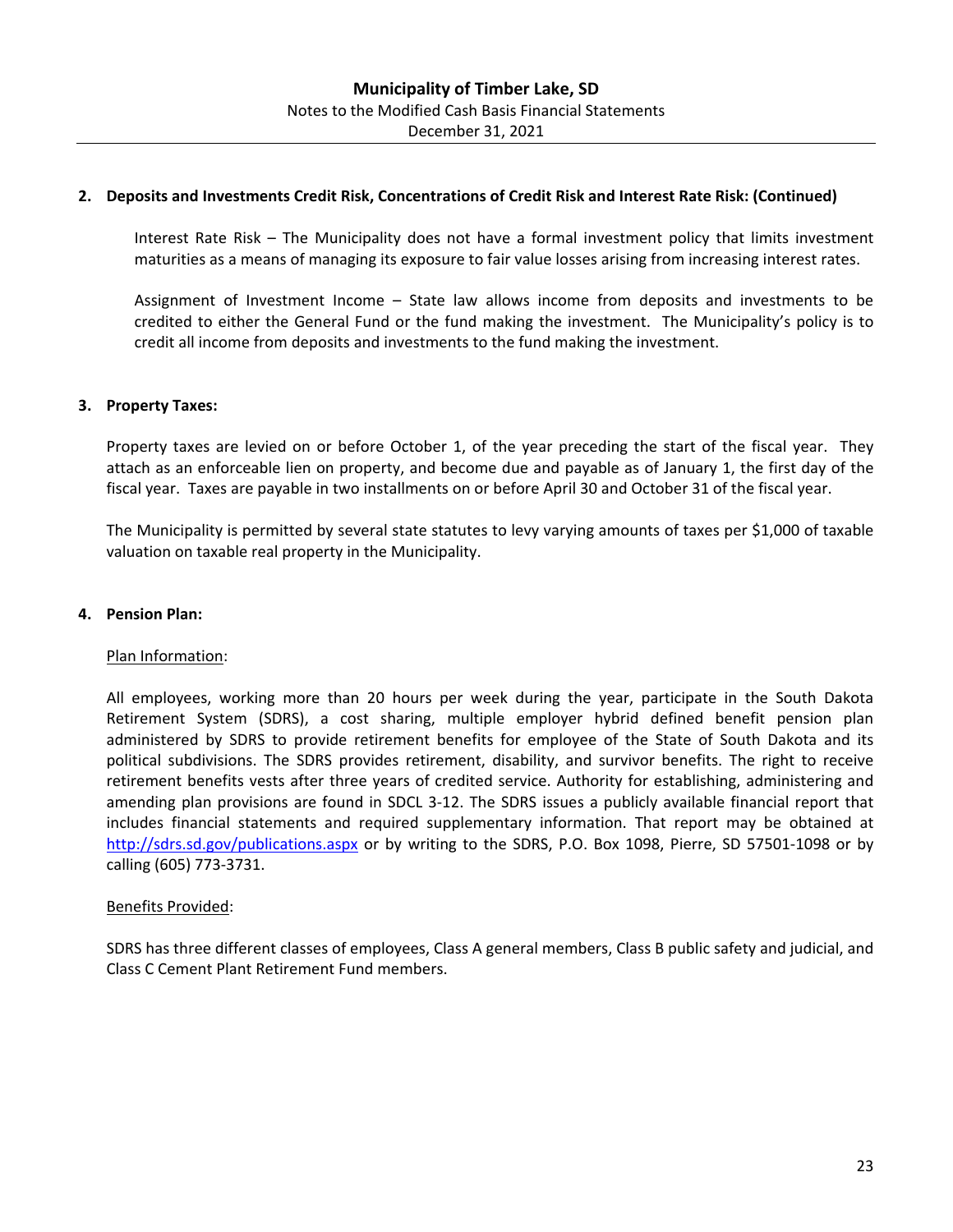Members that were hired before July 1, 2017, are Foundation members. Class A Foundation members and Class B Foundation members who retire after age 65 with three years of contributory service are entitled to an unreduced annual retirement benefit. An unreduced annual retirement benefit is also available after age 55 for Class A Foundation members where the sum of age and credited service is equal to or greater than 85 or after age 55 for Class B Foundation judicial members where the sum of age and credited service is equal to or greater than 80. Class B Foundation public safety members can retire with an unreduced annual retirement benefit after age 55 with three years of contributory service. An unreduced annual retirement benefit is also available after age 45 for Class B Foundation public safety members where the sum of age and credited service is equal to or greater than 75. All Foundation retirement benefits that do not meet the above criteria may be payable at a reduced level.

Members that were hired on/after July 1, 2017, are Generational members. Class A Generational members and Class B Generational judicial members who retire after age 67 with three years of contributory service are entitled to an unreduced annual retirement benefit. Class B Generational public safety members can retire with an unreduced annual retirement benefit after age 57 with three years of contributory service. At retirement, married Generational members may elect a single-life benefit, a 60 percent joint and survivor benefit, or a 100 percent joint and survivor benefit. All Generational retirement benefits that do not meet the above criteria may be payable at a reduced level. Generational members will also have a variable retirement account (VRA) established, in which they will receive up to 1.5 percent of compensation funded by part of the employer contribution. VRAs will receive investment earnings based on investment returns.

Legislation enacted in 2017 established the current COLA process. At each valuation date:

- Baseline actuarial accrued liabilities will be calculated assuming the COLA is equal to the long‐term inflation assumption of 2.25%.
- If the fair value of assets is greater or equal to the baseline actuarial accrued liabilities, the COLA will be:
	- The increase in the 3rd quarter CPI‐W, no less than 0.5% and no greater than 3.5%.
- If the fair value of assets is less than the baseline actuarial accrued liabilities, the COLA will be:
	- The increase in the 3rd quarter CPI-W, no less than 0.5% and no greater than a restricted maximum such that, that if the restricted maximum is assumed for future COLAs, the fair value of assets will be greater or equal to the accrued liabilities.

All benefits except those depending on the Member's Accumulated Contributions are annually increased by the Cost‐of‐Living Adjustment.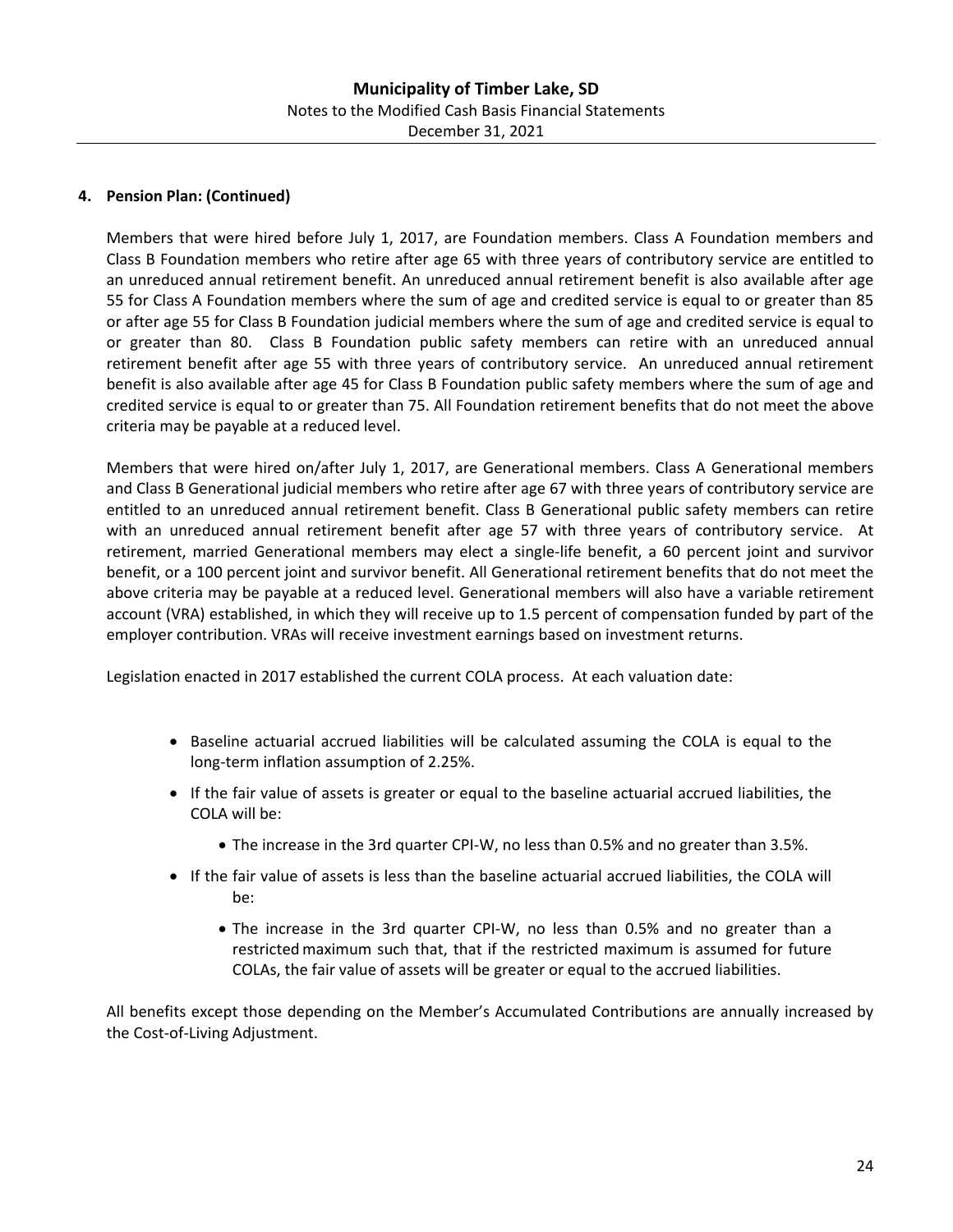#### Contributions:

Per SDCL 3-12, contribution requirements of the active employees and the participating employers are established and may be amended by the SDRS Board. Covered employees are required by state statute to contribute the following percentages of their salary to the plan; Class A Members, 6% of salary; Class B Judicial Members, 9% of salary; and Class B Public Safety Members, 8% of salary. State statute also requires the employer to contribute an amount equal to the employee's contribution. The Municipality's share of contributions to the SDRS for the fiscal years ended December 31, 2021, 2020, and 2019 were \$5,486, \$5,568, and \$9,677 respectively, equal to the required contributions each year.

#### Pension (Asset):

At June 30, 2021, SDRS is 105.53% funded and accordingly has a net pension (asset.) The proportionate shares of the components of the net pension (asset) of South Dakota Retirement System, for the Municipality as of this measurement period ending June 30, 2021 are as follows:

| Proportionate share of pension liability   | 480,747   |
|--------------------------------------------|-----------|
| Less proportionate share of net pension    |           |
| restricted for pension benefits            | 507,298   |
| Proportionate share of net pension (asset) | (26, 551) |

The net pension (asset) was measured as of June 30, 2021, and the total pension (asset) used to calculate the net pension (asset) was based on a projection of the Municipality's share of contributions to the pension plan relative to the contributions of all participating entities. At June 30, 2021, the Municipality's proportion was 0.0034670% which is a decrease of 0.0024792% from its proportion measured as of June 30, 2020.

#### Actuarial Assumptions:

The total pension (asset) in the June 30, 2021 actuarial valuation was determined using the following actuarial assumptions, applied to all periods included in the measurement:

 Inflation ‐‐‐‐‐‐‐‐‐‐‐‐‐‐ 2.25% Salary Increases ‐‐‐‐ Graded by years of service, from 6.5% at entry to 3.00% after 25 years of service. Discount Rate ------ 6.50% net of plan investment expense. This is composed of an average inflation rate of 2.25% and real returns of 4.25%. Future COLAs ‐‐‐‐‐‐‐ 2.25%

Mortality rates were based on 97% of the RP-2014 Employee Mortality Table, adjusted to 2006 projected generationally with Scale MP‐2016, white collar rates for females and total dataset rates for males. Mortality rates for disabled members were based on the RP‐2014 Disabled Retiree Mortality Table, adjusted to 2006 and projected generationally with Scale MP‐2016.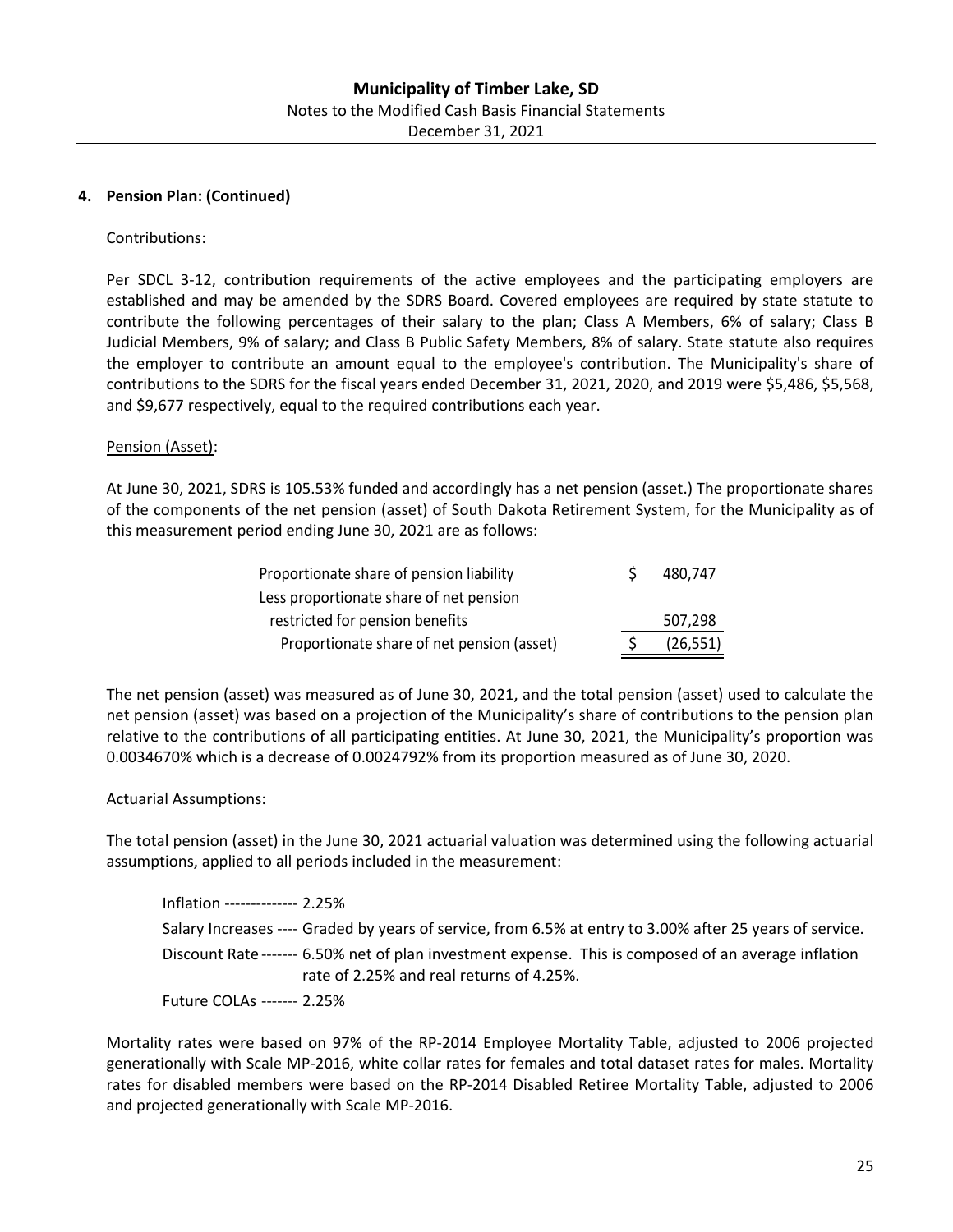The actuarial assumptions used in the June 30, 2021 valuation were based on the results of an actuarial experience study for the period July 1, 2011 to June 30, 2016.

Investment portfolio management is the statutory responsibility of the South Dakota Investment Council (SDIC), which may utilize the services of external money managers for management of a portion of the portfolio. SDIC is governed by the Prudent Man Rule (i.e., the council should use the same degree of care as a prudent man). Current SDIC investment policies dictate limits on the percentages of assets invested in various types of vehicles (equities, fixed income securities, real estate, cash, private equity, etc.) The long-term expected rate of return on pension plan investments was determined using a method in which best‐estimate ranges of expected future real rates of return (expected returns, net of pension plan investment expense and inflation) are developed for each major asset class. These ranges are combined to produce the long-term expected rate of return by weighing the expected future real rates of return by the target asset allocation percentage and by adding expected inflation. Best estimates of real rates of return for each major asset class included in the pension plan's target asset allocation as of June 30, 2021 (see the discussion of the investment plan's investment policy) are summarized in the following table using geometric means:

| <b>Target</b><br><b>Allocation</b> | <b>Long-Term Expected</b><br><b>Real Rate of Return</b> |
|------------------------------------|---------------------------------------------------------|
| 58.0%                              | 4.3%                                                    |
| 30.0%                              | 1.6%                                                    |
| 10.0%                              | 4.6%                                                    |
| 2.0%                               | 0.9%                                                    |
| 100%                               |                                                         |
|                                    |                                                         |

#### Discount Rate:

The discount rate used to measure the total pension (asset) was 6.5 percent. The projection of cash flows used to determine the discount rate assumed that plan member contributions will be made at the current contribution rate and that matching employer contributions from will be made at rates equal to the member rate. Based on these assumptions, the pension plan's fiduciary net position was projected to be available to make all future benefit payments of current plan members. Therefore, the long-term expected rate of return on pension plan investments was applied to all periods of projected benefit payments to determine the total pension (asset).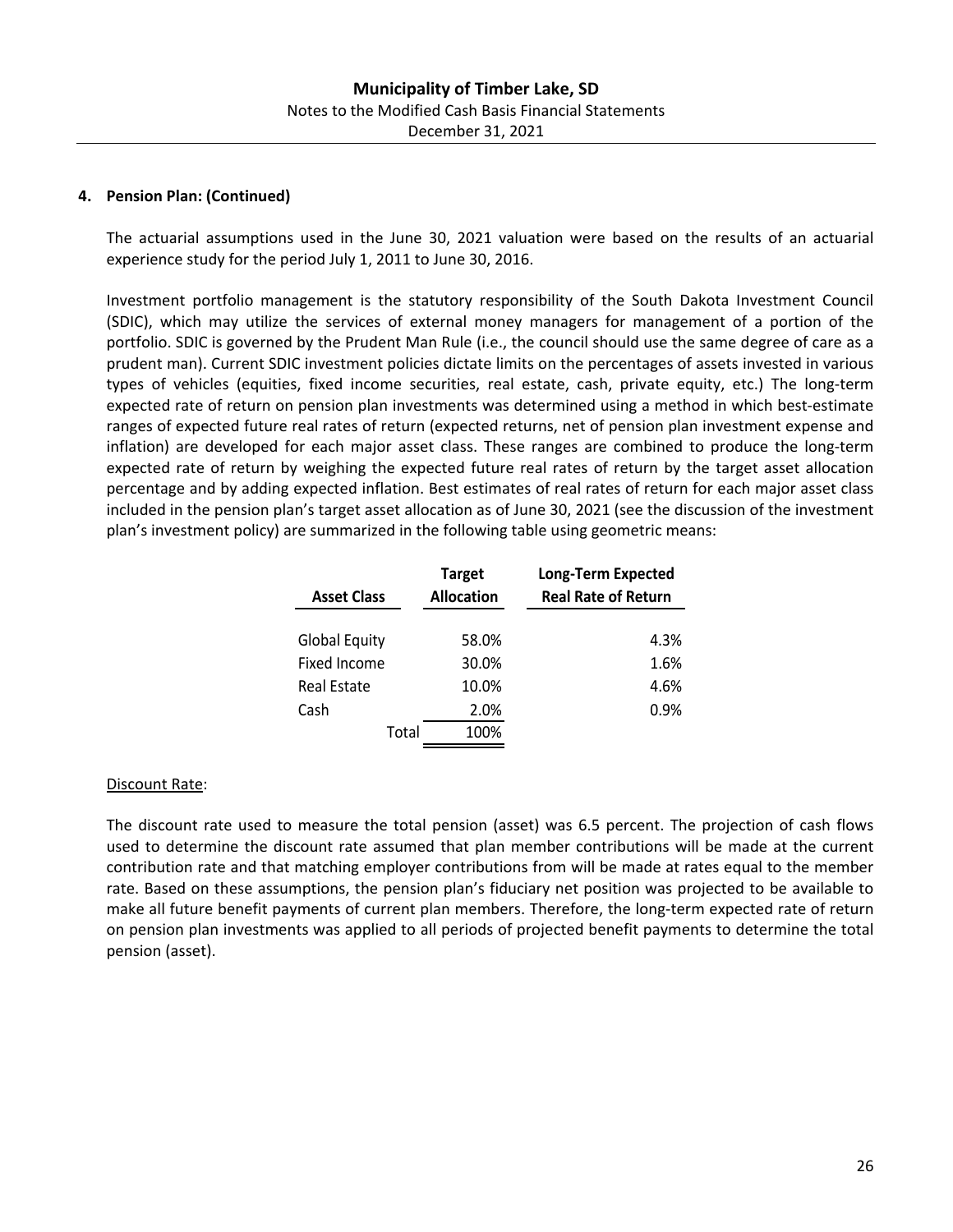#### Sensitivity of liability (asset) to changes in the discount rate:

The following presents the Municipality's proportionate share of net pension liability (asset) calculated using the discount rate of 6.50 percent, as well as what the Municipality's proportionate share of the net pension liability (asset) would be if it were calculated using a discount rate that is 1-percentage point lower (5.50%) or 1‐percentage point higher (7.50%) than the current rate:

|                                             |                       | Current                 |                       |
|---------------------------------------------|-----------------------|-------------------------|-----------------------|
|                                             | 1%<br><b>Decrease</b> | <b>Discount</b><br>Rate | 1%<br><b>Increase</b> |
| County's/Municipality's proportionate share |                       |                         |                       |
| of the net pension liability (asset)        | 42.993                | \$ (26,551)             | (83,005)              |

#### Pension Plan Fiduciary Net Position:

Detailed Information about the plan's fiduciary net position is available in the separately issued SDRS financial report.

#### **5. Risk Management:**

The Municipality is exposed to various risks of loss related to torts; theft of, damage to, and destruction of assets; errors and omissions; injuries to employees; and natural disasters. During the period ended December 31, 2021, the Municipality managed its risks as follows:

#### Employee Health Insurance:

The Municipality purchases health insurance for its employees from a commercial insurance carrier. Settled claims from these risks have not exceeded the liability coverage during the past three years.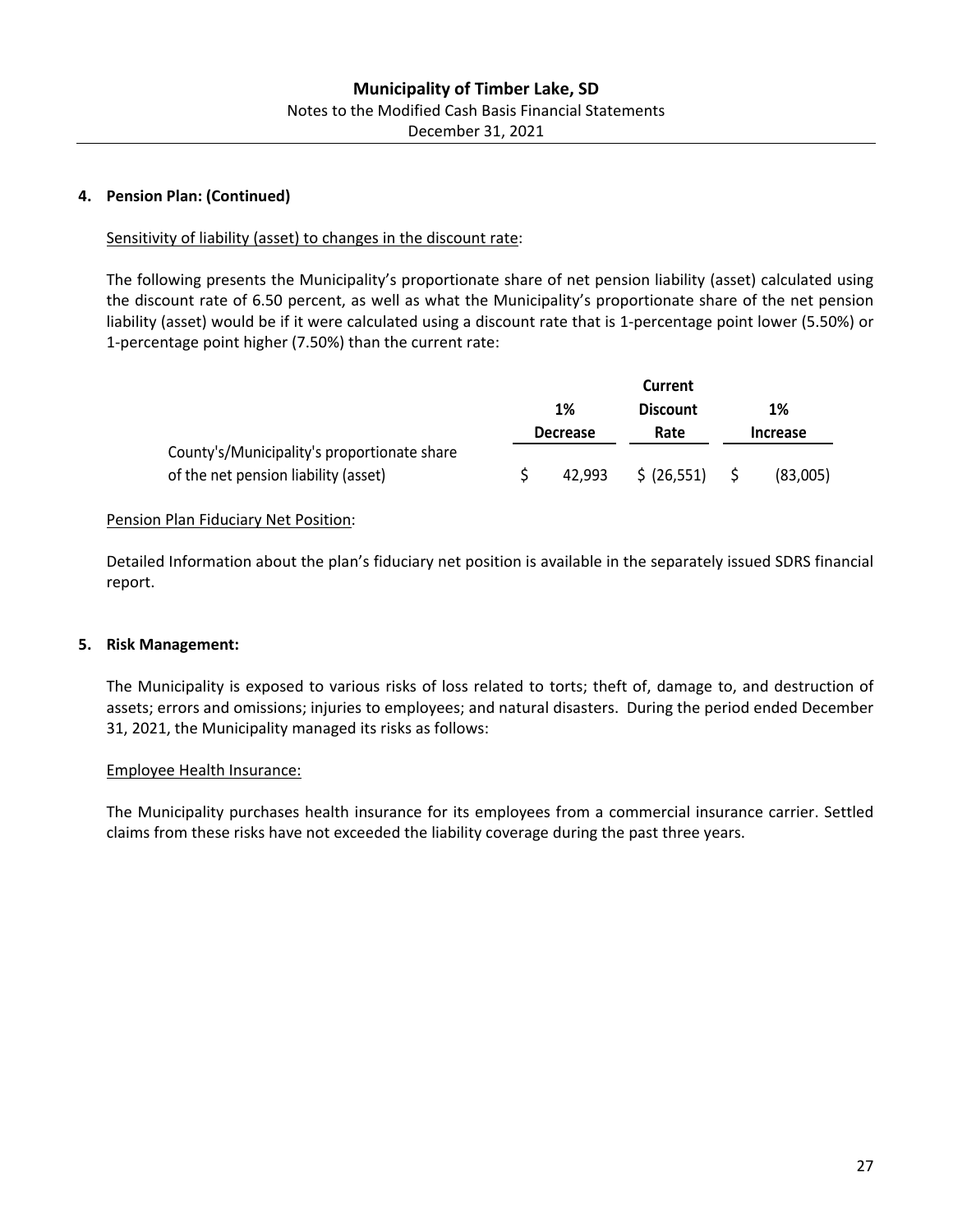#### **5. Risk Management: (Continued)**

#### Liability Insurance:

The Municipality joined the South Dakota Public Assurance Alliance (SDPAA), a public entity risk pool currently operating as a common risk management and insurance program for South Dakota local government entities. The objective of the SDPAA is to administer and provide risk management services and risk sharing facilities to the members and to defend and protect the members against liability, to advise members on loss control guidelines and procedures, and provide them with risk management services, loss control and risk reduction information and to obtain lower costs for that coverage. The Municipality's responsibility is to promptly report to and cooperate with the SDPAA to resolve any incident which could result in a claim being made by or against the Municipality. The Municipality pays a Members' Annual Operating Contribution, to provide liability coverage detailed below, under an occurrence-made policy and the premiums are accrued based on the ultimate cost of the experience to date of the SDPAA member, based on their exposure or type of coverage. The Municipality pays an annual premium to the pool to provide coverage for:

> Governmental General Liability Law Enforcement Liability Automobile Liability Governmental Property

Effective October 5, 2021, the SDPAA adopted a new policy on member departures. Departing members will no longer be eligible for any partial refund of the calculated portion of their contributions which was previously allowed. The prior policy provided the departing member with such a partial refund because the departing member took sole responsibility for all claims and claims expenses whether reported or unreported at the time of their departure from the SDPAA. With such partial refund being no longer available, the SDPAA will now assume responsibility for all reported claims of a departing member pursuant to the revised IGC.

The Municipality does not carry additional insurance to cover claims in excess of the upper limit. Settled claims resulting from these risks have not exceeded the liability coverage during the past three years.

#### Workers' Compensation:

The Municipality joined the South Dakota Municipal League Workers' Compensation Fund (Fund), a public entity risk pool currently operating as a common risk management and insurance program for South Dakota local government entities. The objective of the Fund is to formulate, develop, and administer, on behalf of the member organizations, a program of workers' compensation coverage, to obtain lower costs for that coverage, and to develop a comprehensive loss control program.

The Municipality's responsibility is to initiate and maintain a safety program to give its employees safe and sanitary working conditions and to promptly report to and cooperate with the Fund to resolve any workers' compensation claims. The Municipality pays an annual premium, to provide workers' compensation coverage for its employees, under a self-funded program and the premiums are accrued based on the ultimate cost of the experience to date of the Fund members. Coverage limits are set by state statute. The pool pays the first \$650,000 of any claim per individual. The pool has reinsurance which covers up to statutory limits in addition to a separate combined employer liability limit of \$2,000,000 per incident.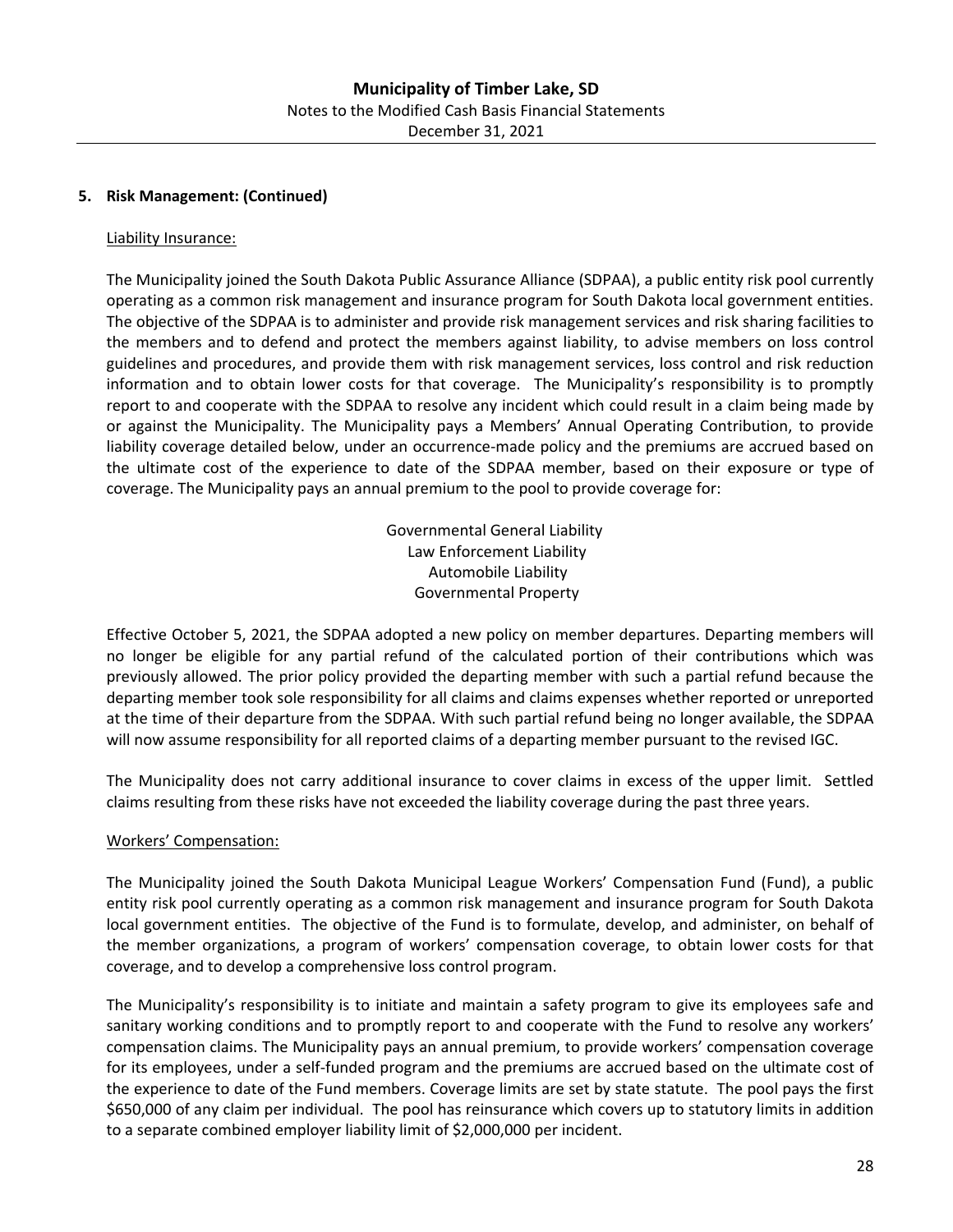#### **5. Risk Management: (Continued)**

The Municipality does not carry additional insurance to cover claims in excess of the upper limit. Settled claims resulting from these risks have not exceeded the liability coverage during the past three years.

#### Unemployment Benefits:

The Municipality provides coverage for unemployment benefits by paying into the Unemployment Compensation Fund established by state law and managed by the State of South Dakota.

#### **6. Risks And Uncertainties:**

As a result of the spread of the SARS‐COV‐2 virus, the incidence of COVID‐19, and the world‐wide coronavirus pandemic economic uncertainties have arisen which may negatively affect the financial position, results of operations, and cash flows of the Municipality. The Municipality is closely monitoring its operations, liquidity, and capital resources and is working to minimize the current and future impact of this unprecedented situation. The duration of these uncertainties and the ultimate financial effects cannot be reasonably estimated at this time.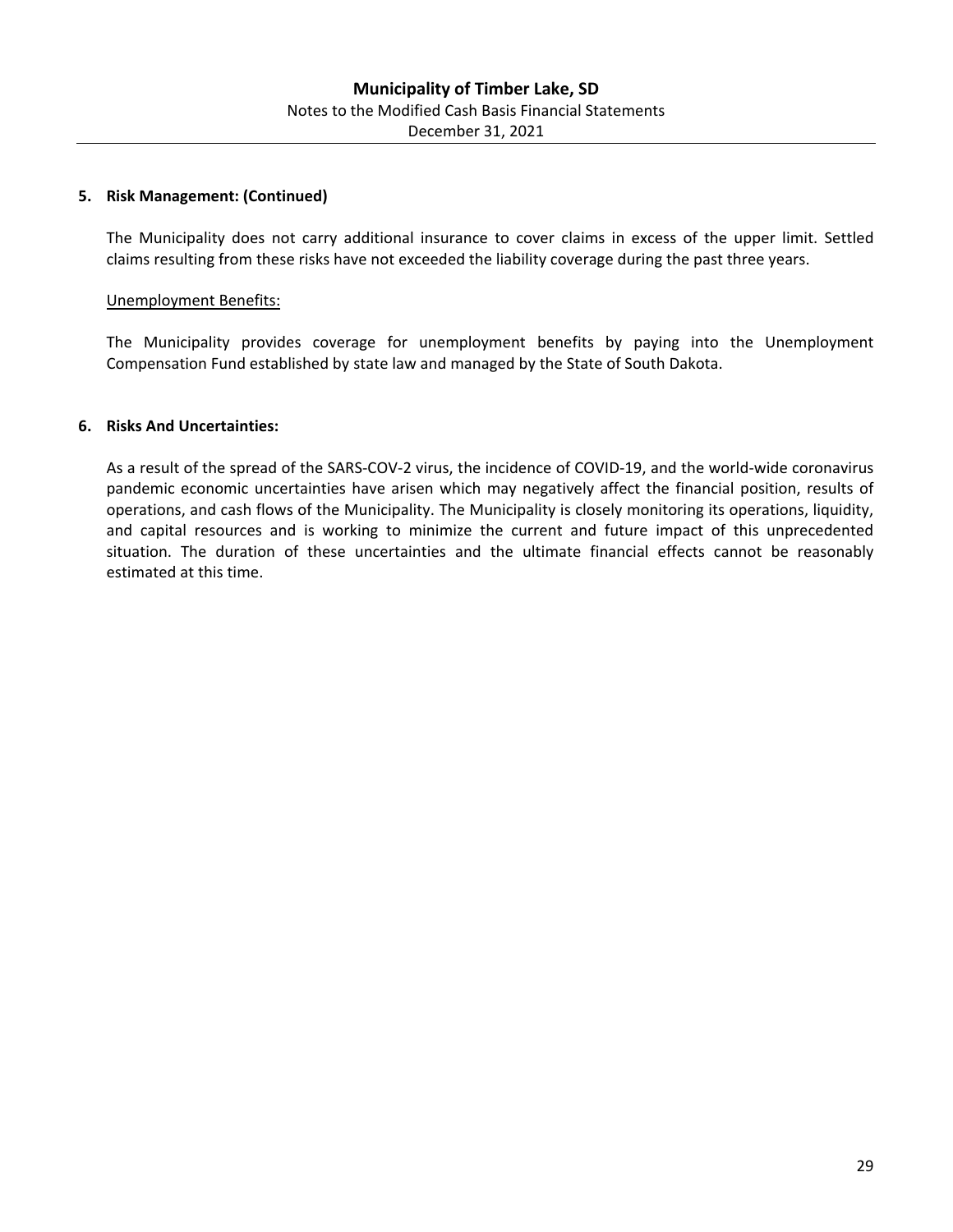**Supplemental Information**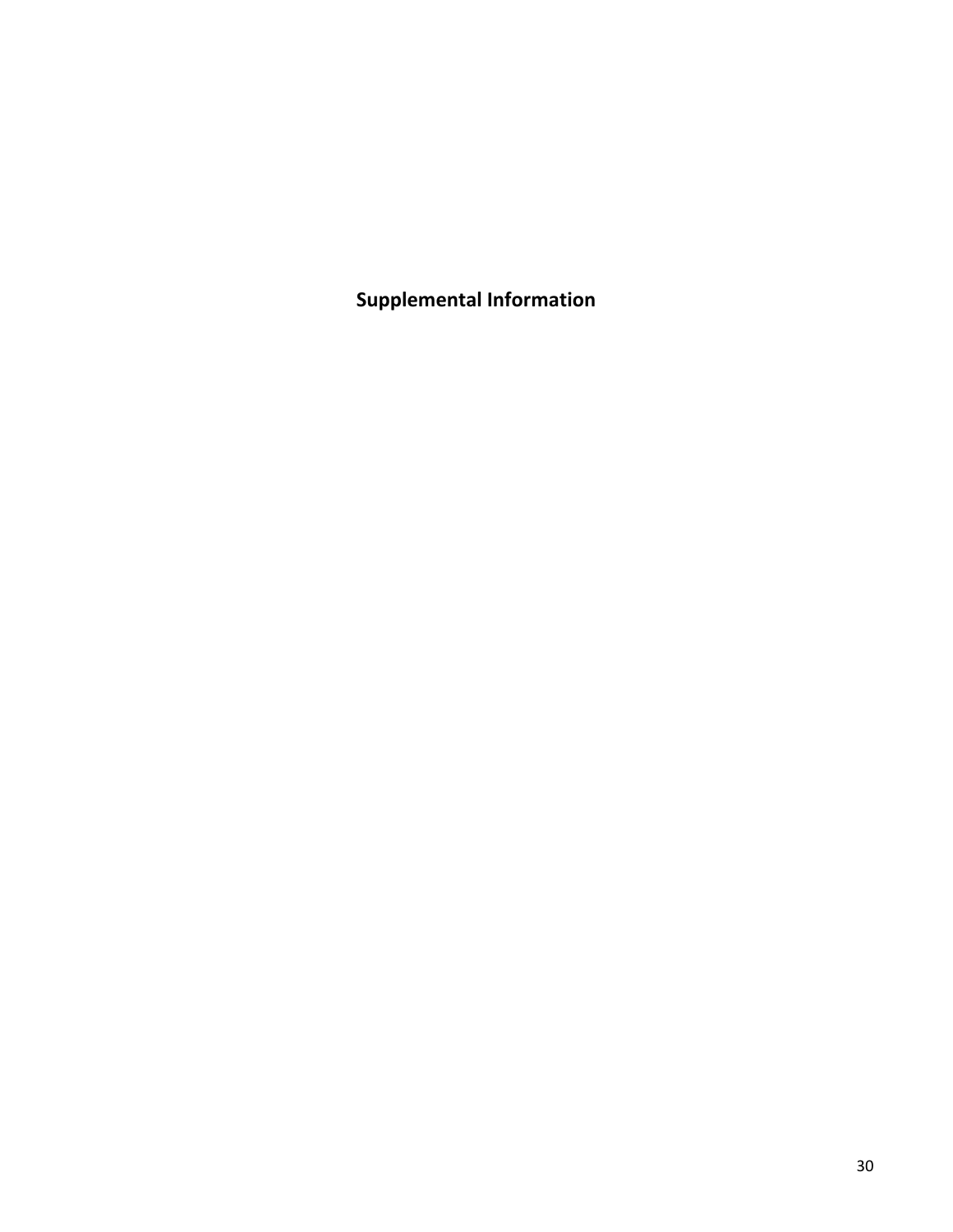### Budgetary Comparison Schedules – Modified Cash Basis – General Fund

For the Year Ended December 31, 2021

|                                          | <b>Budgeted Amounts</b> |               |    |                       |      | <b>Variance with</b><br><b>Final Budget</b><br><b>Positive</b> |  |  |
|------------------------------------------|-------------------------|---------------|----|-----------------------|------|----------------------------------------------------------------|--|--|
|                                          | Original                | Final         |    | <b>Actual Amounts</b> |      | (Negative)                                                     |  |  |
| <b>Revenues:</b>                         |                         |               |    |                       |      |                                                                |  |  |
| <b>Taxes</b>                             |                         |               |    |                       |      |                                                                |  |  |
| General property taxes                   | \$<br>106,367           | \$<br>106,367 | \$ | 108,241               | \$   | 1,874                                                          |  |  |
| General sales and use taxes              | 210,000                 | 210,000       |    | 270,025               |      | 60,025                                                         |  |  |
| Tax deed revenue                         |                         |               |    | 2,662                 |      | 2,662                                                          |  |  |
| Amusement tax                            | 300                     | 300           |    |                       |      | (300)                                                          |  |  |
| Penalties and interest on                |                         |               |    |                       |      |                                                                |  |  |
| delinquent taxes                         | 240                     | 240           |    | 984                   |      | 744                                                            |  |  |
| Licenses and permits                     | 30                      | 30            |    | 10                    | (20) |                                                                |  |  |
| Intergovernmental revenue                |                         |               |    |                       |      |                                                                |  |  |
| Federal shared revenue                   |                         | 2,145         |    | 46,275                |      | 44,130                                                         |  |  |
| State grants                             |                         |               |    | 2,145                 |      | 2,145                                                          |  |  |
| State shared revenue                     |                         |               |    |                       |      |                                                                |  |  |
| Bank franchise tax                       | 800                     | 800           |    | 769                   |      | (31)                                                           |  |  |
| Motor vehicle commercial prorate         | 3,500                   | 3,500         |    | 3,121                 |      | (379)                                                          |  |  |
| Liquor tax reversion                     | 3,000                   | 3,000         |    | 3,373                 |      | 373                                                            |  |  |
| Motor vehicle licenses                   | 9,000                   | 9,000         |    | 12,623                |      | 3,623                                                          |  |  |
| Local government highway and bridge fund | 23,000                  | 23,000        |    | 22,248                |      | (752)                                                          |  |  |
| County shared revenue                    |                         |               |    |                       |      |                                                                |  |  |
| County road and bridge tax               | 900                     | 900           |    | 706                   |      | (194)                                                          |  |  |
| Charges for goods and services           |                         |               |    |                       |      |                                                                |  |  |
| Sanitation                               | 60,280                  | 60,280        |    | 63,150                |      | 2,870                                                          |  |  |
| Health                                   | 5                       | 5             |    | 2                     |      | (3)                                                            |  |  |
| Culture and recreation                   | 200                     | 200           |    | 135                   |      | (65)                                                           |  |  |
| Fines and forfeits                       | 3,000                   | 3,000         |    | 3,569                 |      | 569                                                            |  |  |
| Miscellaneous                            |                         |               |    |                       |      |                                                                |  |  |
| Investment earnings                      | 750                     | 750           |    | 754                   |      | 4                                                              |  |  |
| Rentals                                  | 14,650                  | 14,650        |    | 13,674                |      | (976)                                                          |  |  |
| Liquor operating agreement income        | 20,050                  | 20,050        |    | 17,774                |      | (2, 276)                                                       |  |  |
| Other                                    |                         |               |    | 7,054                 |      | 7,054                                                          |  |  |
| <b>Total Revenues</b>                    | \$<br>456,072           | \$<br>458,217 | \$ | 579,294               | \$   | 121,077                                                        |  |  |

See accompanying Note to Budgetary Comparison Schedules.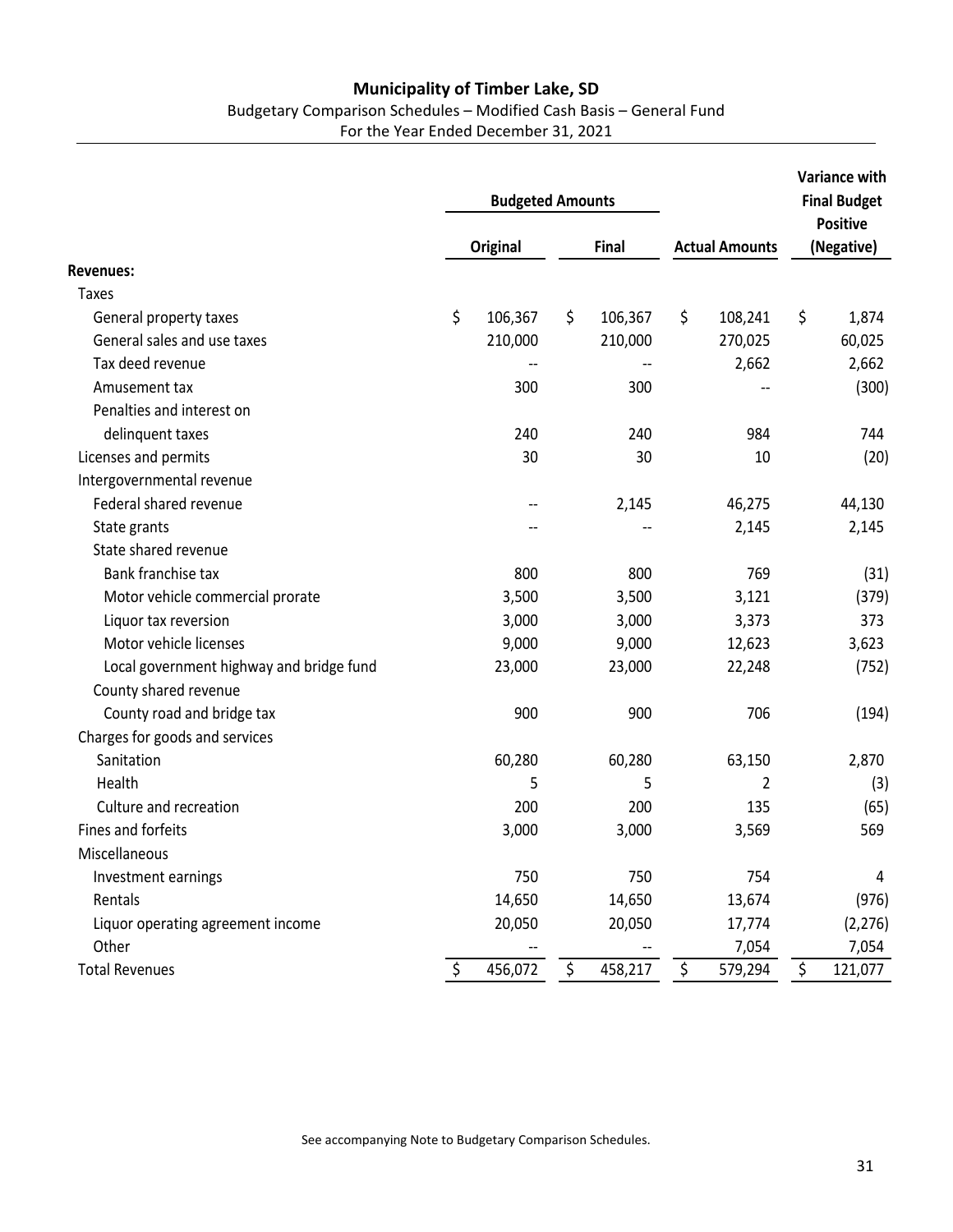### Budgetary Comparison Schedules – Modified Cash Basis – General Fund

For the Year Ended December 31, 2021 (Continued)

|                                                    | <b>Budgeted Amounts</b> |                 |    |            |                       |         |                               | Variance with<br><b>Final Budget</b> |
|----------------------------------------------------|-------------------------|-----------------|----|------------|-----------------------|---------|-------------------------------|--------------------------------------|
|                                                    |                         | <b>Original</b> |    | Final      | <b>Actual Amounts</b> |         | <b>Positive</b><br>(Negative) |                                      |
| <b>Expenditures:</b>                               |                         |                 |    |            |                       |         |                               |                                      |
| General government                                 |                         |                 |    |            |                       |         |                               |                                      |
| Legislative                                        | \$                      | 23,441          | \$ | 23,441     | \$                    | 21,931  | \$                            | 1,510                                |
| Contingency                                        |                         | 25,000          |    | 6,103      |                       |         |                               | 6,103                                |
| Elections                                          |                         | 1,750           |    | 1,750      |                       | 24      |                               | 1,726                                |
| Financial administration                           |                         | 110,504         |    | 110,504    |                       | 87,842  |                               | 22,662                               |
| Other                                              |                         | 92,005          |    | 113,119    |                       | 65,648  |                               | 47,471                               |
| Public safety                                      |                         |                 |    |            |                       |         |                               |                                      |
| Police                                             |                         | 60,000          |    | 60,000     |                       | 60,000  |                               |                                      |
| Fire                                               |                         | 10,000          |    | 10,000     |                       | 43,821  |                               | (33, 821)                            |
| Public works                                       |                         |                 |    |            |                       |         |                               |                                      |
| Highway and streets                                |                         | 182,104         |    | 196,495    |                       | 70,655  |                               | 125,840                              |
| Sanitation                                         |                         | 53,360          |    | 53,360     |                       | 53,354  |                               | 6                                    |
| Airport                                            |                         | 4,350           |    | 4,350      |                       | 4,376   |                               | (26)                                 |
| Health and welfare                                 |                         |                 |    |            |                       |         |                               |                                      |
| Health                                             |                         | 4,500           |    | 6,645      |                       | 3,607   |                               | 3,038                                |
| Other                                              |                         |                 |    |            |                       |         |                               |                                      |
| Culture and recreation                             |                         |                 |    |            |                       |         |                               |                                      |
| Recreation                                         |                         | 1,650           |    | 1,650      |                       | 102     |                               | 1,548                                |
| Parks                                              |                         | 27,500          |    | 32,532     |                       | 7,066   |                               | 25,466                               |
| Libraries                                          |                         | 7,358           |    | 23,829     |                       | 37,592  |                               | (13, 763)                            |
| Debt service                                       |                         |                 |    | 18,897     |                       | 19,264  |                               | (367)                                |
| Miscellaneous                                      |                         | 3,000           |    | 3,000      |                       | 2,366   |                               | 634                                  |
| <b>Total Expenditures</b>                          |                         | 606,522         |    | 665,675    |                       | 477,648 |                               | 188,027                              |
| <b>Excess of Revenue Over (Under) Expenditures</b> |                         | (150, 450)      |    | (207, 458) |                       | 101,646 |                               | 309,104                              |
| <b>Other Financing Sources:</b>                    |                         |                 |    |            |                       |         |                               |                                      |
| Sale of Municipal Property                         |                         |                 |    |            |                       | 5,882   |                               | (5,882)                              |
| Compensation for loss or damage                    |                         |                 |    |            |                       |         |                               |                                      |
| to capital assets                                  |                         |                 |    | 54,708     |                       | 54,750  |                               | (42)                                 |
| <b>Total Other Financing Sources</b>               |                         |                 |    | 54,708     |                       | 60,632  |                               | (5, 924)                             |
| <b>Net Change in Fund Balances</b>                 |                         | (150, 450)      |    | (152, 750) |                       | 162,278 |                               | 303,180                              |
| <b>Fund Balance - Beginning of Year</b>            |                         | 399,932         |    | 399,932    |                       | 399,932 |                               |                                      |
| <b>Fund Balance - End of Year</b>                  | S                       | 249,482         | \$ | 247,182    | \$                    | 562,210 | \$                            | 303,180                              |

See accompanying Note to Budgetary Comparison Schedules.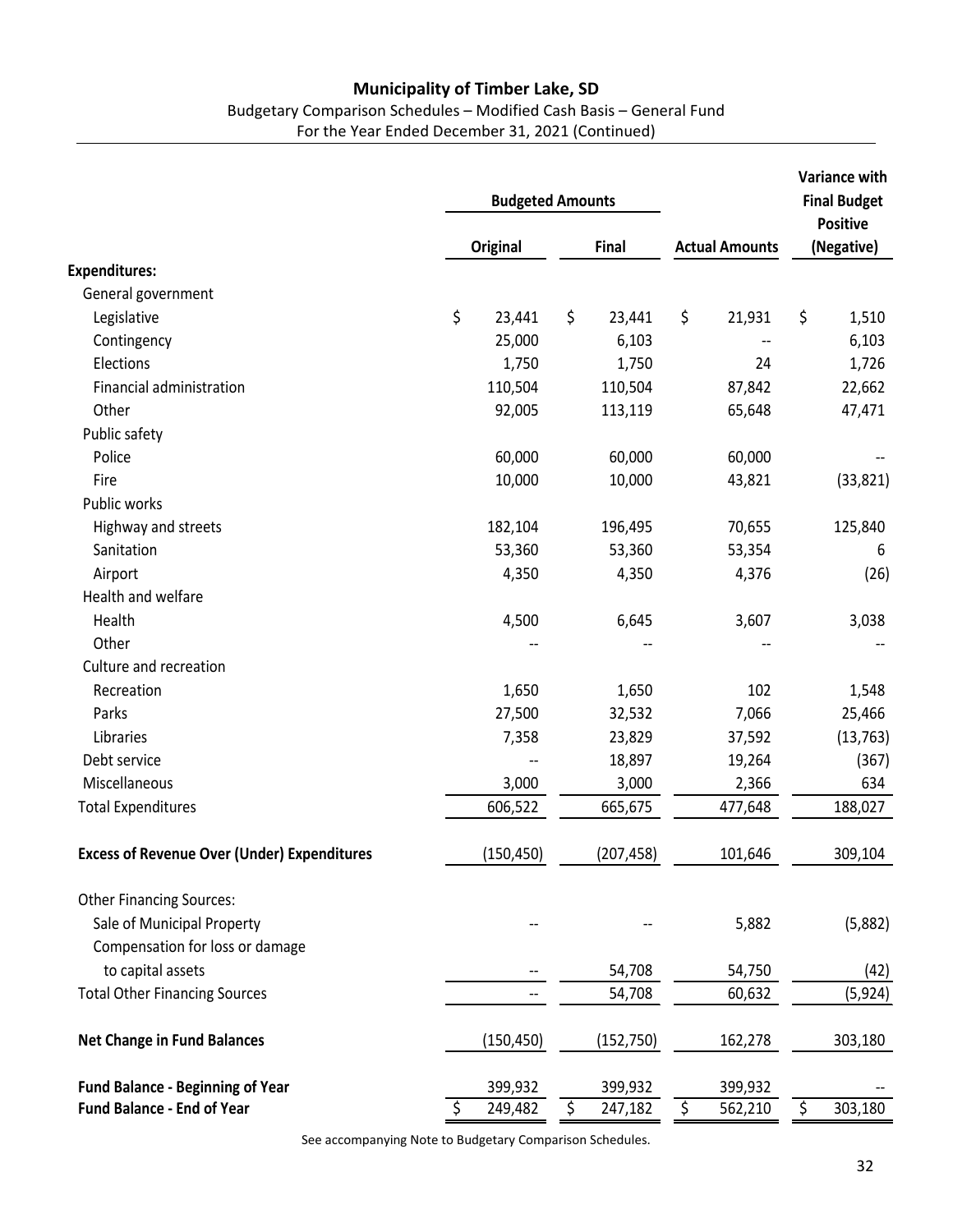Notes to the Supplemental Information – Budgetary Comparison Schedule

December 31, 2021

#### **Budgets and Budgetary Accounting:**

The Municipality follows these procedures in establishing the budgetary data reflected in the schedules:

- 1. At the first regular board meeting in September of each year or within ten days thereafter, the Governing Board introduces the annual appropriation ordinance for the ensuing fiscal year.
- 2. After adoption by the Governing Board, the operating budget is legally binding and actual expenditures for each purpose cannot exceed the amounts budgeted, except as indicated in number 4.
- 3. A line item for contingencies may be included in the annual budget. Such a line item may not exceed 5 percent of the total municipal budget and may be transferred by resolution of the Governing Board to any other budget category that is deemed insufficient during the year.
- 4. If it is determined during the year that sufficient amounts have not been budgeted, state statute allows the adoption of supplemental budgets.
- 5. Unexpended appropriations lapse at year end unless encumbered by resolution of the Governing Board.
- 6. Encumbrance accounting, under which purchase orders, contracts, and other commitments for the expenditure of monies are recorded in order to reserve that portion of the applicable appropriation, is employed as an extension of formal budgetary integration in the General Fund.
- 7. The Municipality did not encumber any amounts on December 31, 2021.
- 8. Formal budgetary integration is employed as a management control device during the year for the General Fund.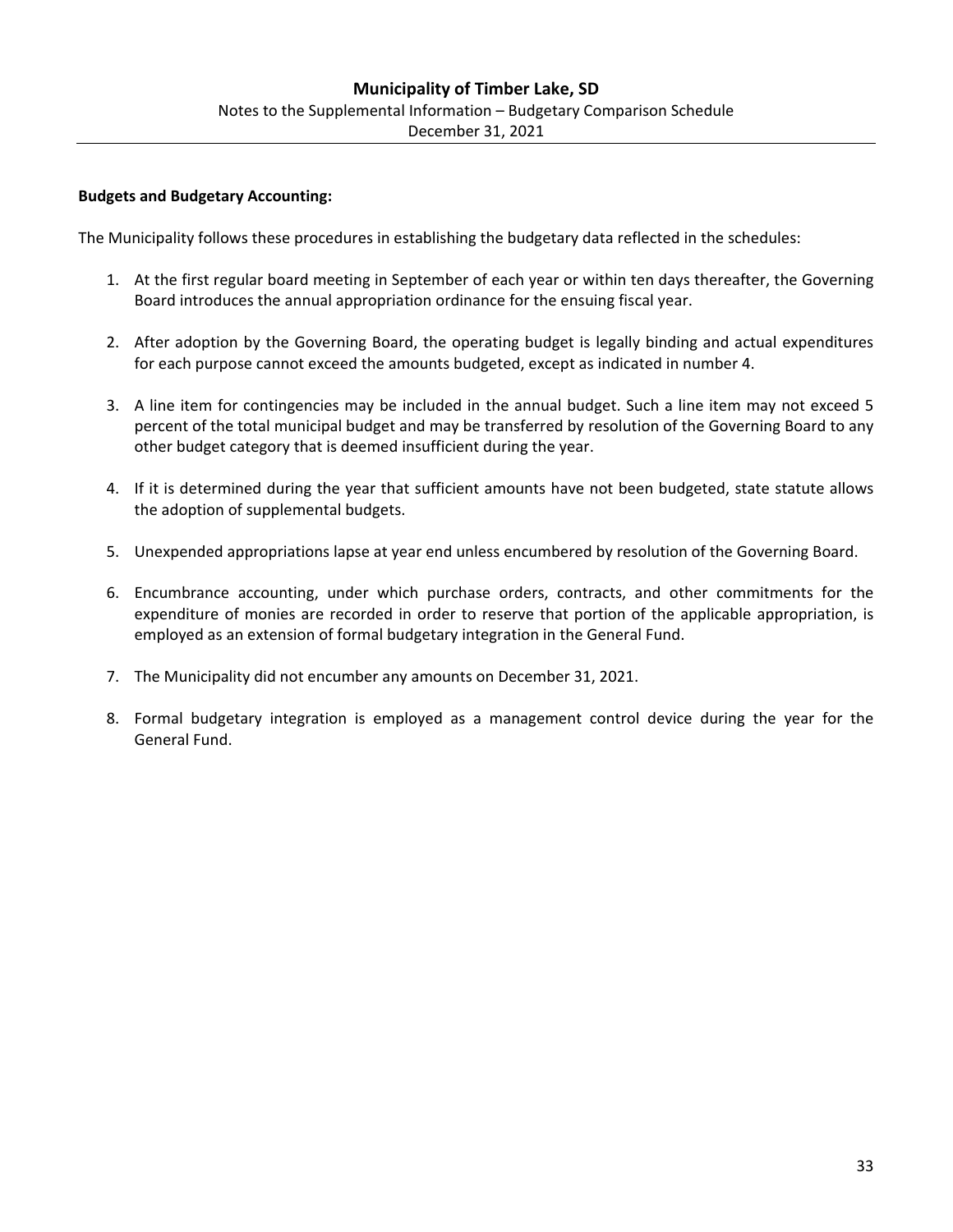| <b>Indebtedness</b>                                           | Long-Term<br><b>Debt</b><br>1/1/21 |        | Add<br><b>New Debt</b> | Less<br><b>Debt Retired</b> | Long-Term<br><b>Debt</b><br>12/31/21 |  |  |
|---------------------------------------------------------------|------------------------------------|--------|------------------------|-----------------------------|--------------------------------------|--|--|
| Governmental Long-Term Debt:<br>Long-Term Liabilities - Blade |                                    | 86,900 | $\qquad \qquad -$      | (15, 738)                   | 71,162                               |  |  |
| <b>Total Long-Term Debt</b>                                   |                                    | 86,900 | $- -$                  | (15, 738)                   | 71,162                               |  |  |

General fund makes the payments on long-term debt. The blade is financed by Western Dakota Bank at an interest rate of 3.951% with 59 monthly payments of \$1,607 starting January 15, 2021. The annual debt service requirements are as follows:

|      | Principal    | <b>Interest</b> |
|------|--------------|-----------------|
| 2021 | \$<br>16,752 | \$<br>2,512     |
| 2022 | 17,427       | 1,837           |
| 2023 | 18,125       | 1,140           |
| 2024 | 18,858       | 406             |
|      | 71,162       | 5,895           |
|      |              |                 |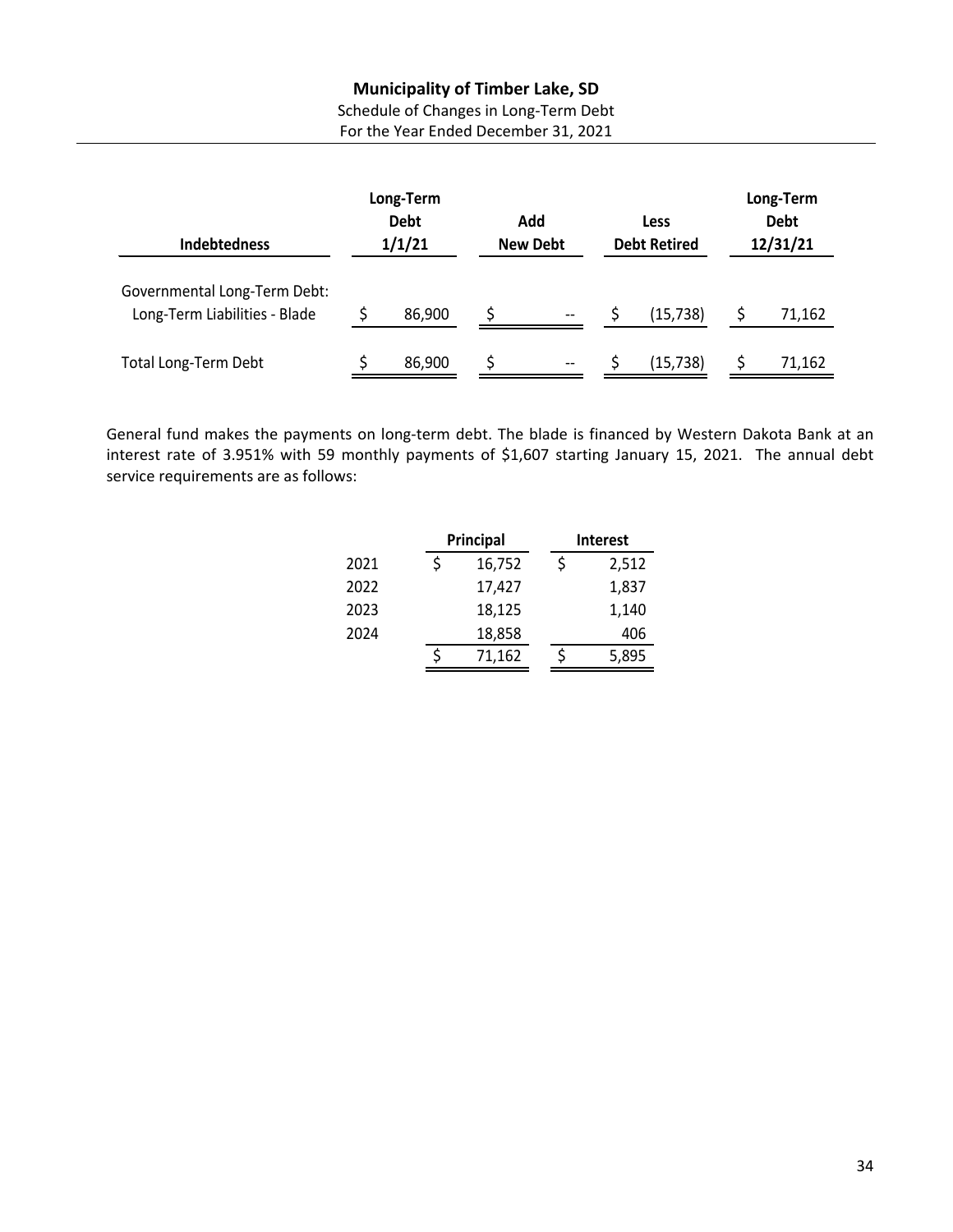Schedule of the Municipality's Proportionate Share of the Net Pension Liability (Asset) December 31, 2021

|                                                                                                                               | 2021            |    | 2020       |     | 2019       |     | 2018       |     | 2017       | 2016          |    | 2015       |
|-------------------------------------------------------------------------------------------------------------------------------|-----------------|----|------------|-----|------------|-----|------------|-----|------------|---------------|----|------------|
| Municipality's proportion of the net pension                                                                                  |                 |    |            |     |            |     |            |     |            |               |    |            |
| liability/asset                                                                                                               | 0.0034670%      |    | 0.0059462% |     | 0.0081947% |     | 0.0372504% |     | 0.0078281% | 0.0087572%    |    | 0.0094146% |
| Municipality's proportionate share of net<br>pension liability (asset)                                                        | \$<br>(26, 551) | \$ | (258)      | \$. | (868)      | \$  | (869)      | \$  | (710)      | \$<br>29,581  | S. | (39, 930)  |
| Municipality's covered-employee payroll                                                                                       | \$<br>78,680    | S. | 130,501    | S.  | 174,237    | \$. | 159,674    | \$. | 151,722    | \$<br>165,240 | S. | 171,857    |
| Municipality's proportionate share of the net<br>pension liability (asset) as a percentage of its<br>covered-employee payroll | 33.75%          |    | 0.20%      |     | 0.50%      |     | 0.54%      |     | 0.47%      | 17.90%        |    | 23.23%     |
| Plan fiduciary net position as a percentage of<br>the total pension liability (asset)                                         | 105.53%         |    | 100.04%    |     | 100.09%    |     | 100.02%    |     | 100.10%    | 96.89%        |    | 104.10%    |

\*The amounts presented for each fiscal year were determined as of the measurement date of the collective pensional liability (asset) which is June 30.

\*\*GASB Statement No. 68 requires ten years of information to be presented in this table. However, until a full 10‐year trend is compiled, the Municipality will present information for those years for which information is available.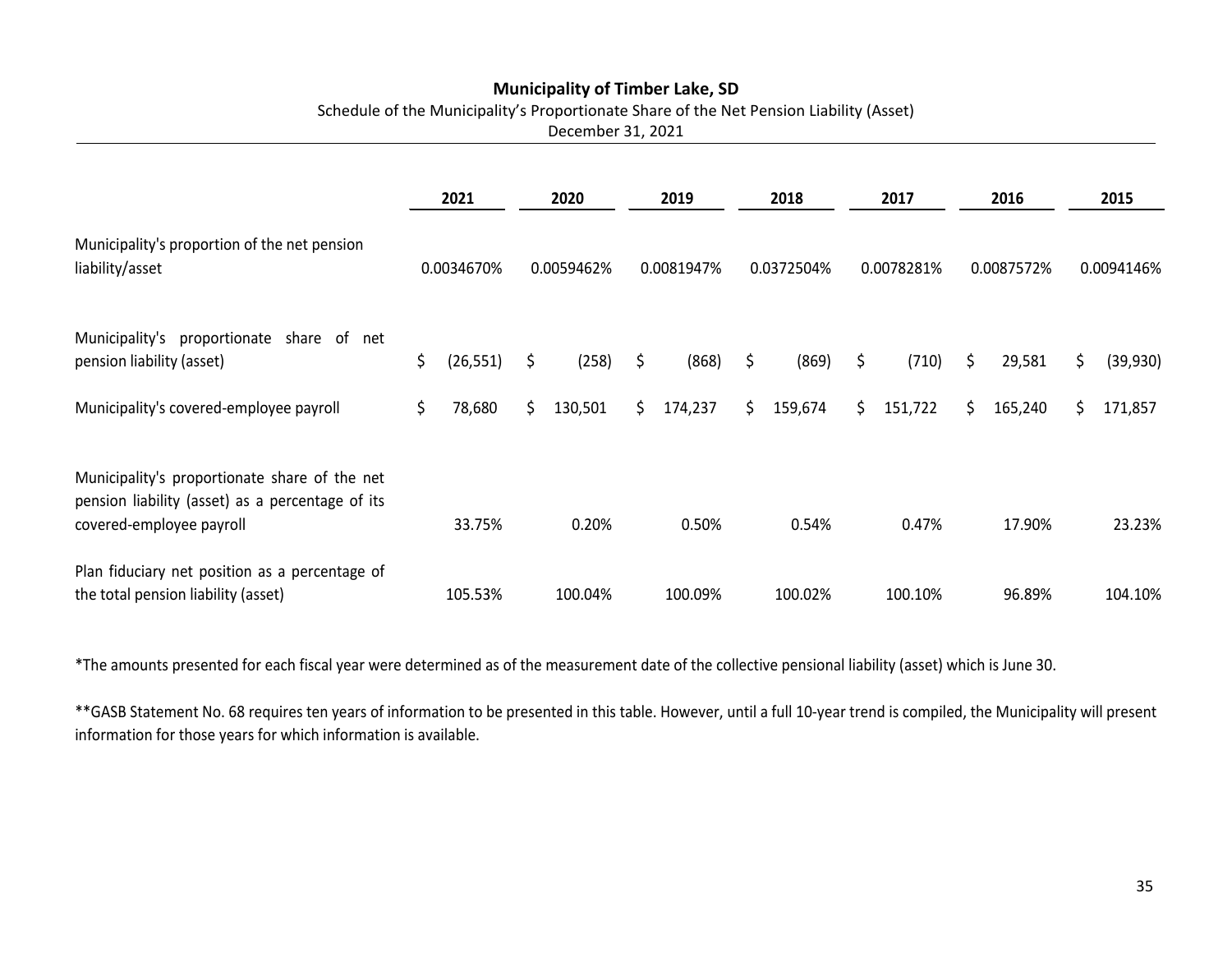Notes To Supplementary Information Schedule of the Municipality's Proportionate Share of the Net Pension Liability (Asset) and Schedule of Pension Contributions December 31, 2021

#### Changes from Prior Valuation

The June 30, 2021 Actuarial Valuation reflects no changes in actuarial methods from the June 30, 2020 Actuarial Valuation. One change in actuarial assumptions and one plan provision change are reflected and described below.

The details of the changes since the last valuation are as follows:

#### Benefit Provision Changes

Legislation enacted in 2021 reduced the minimum SDRS COLA from 0.5% to 0%. This change will impact the SDRS COLA only when inflation is very low or when a restricted maximum COLA of 0.5% is not affordable. The change had no impact on the current assets or liabilities of SDRS.

#### Actuarial Assumption Changes

The SDRS COLA equals the percentage increase in the most recent third calendar quarter CPI‐W over the prior year, no less than 0% (0.5% prior to 2021) and no greater than 3.5%. However, if the FVFR assuming the long-term COLA is equal to the baseline COLA assumption (currently 2.25%) is less than 100%, the maximum COLA payable will be limited to the increase that if assumed on a long-term basis, results in a FVFR equal to or exceeding 100%. That condition existed as of June 30, 2020 and the July 2021 SDRS COLA was limited to a restricted maximum of 1.41%. As of June 30, 2021, the FVFR assuming the COLA is equal to the baseline COLA assumption is greater than 100%. The July 2022 SDRS COLA will equal inflation, between 0% and 3.5%. For the June 30, 2020 Actuarial Valuation, future COLAs were assumed to equal the restricted maximum COLA of 1.41%. For this June 30, 2021 Actuarial Valuation, future COLAs are assumed to equal the baseline COLA assumption of 2.25%.

The change in the COLA assumption increased the Actuarial Accrued Liability by \$1,135 million, or 8.9% of the Actuarial Accrued Liability based on the 1.41% restricted maximum COLA.

Actuarial assumptions are reviewed in depth periodically, with the next experience analysis anticipated before the June 30, 2022 Actuarial Valuation and any recommended changes approved by the Board of Trustees are anticipated to be first implemented in the June 30, 2022 Actuarial Valuation.

#### Actuarial Method Changes

.

No changes in actuarial methods were made since the prior valuation.